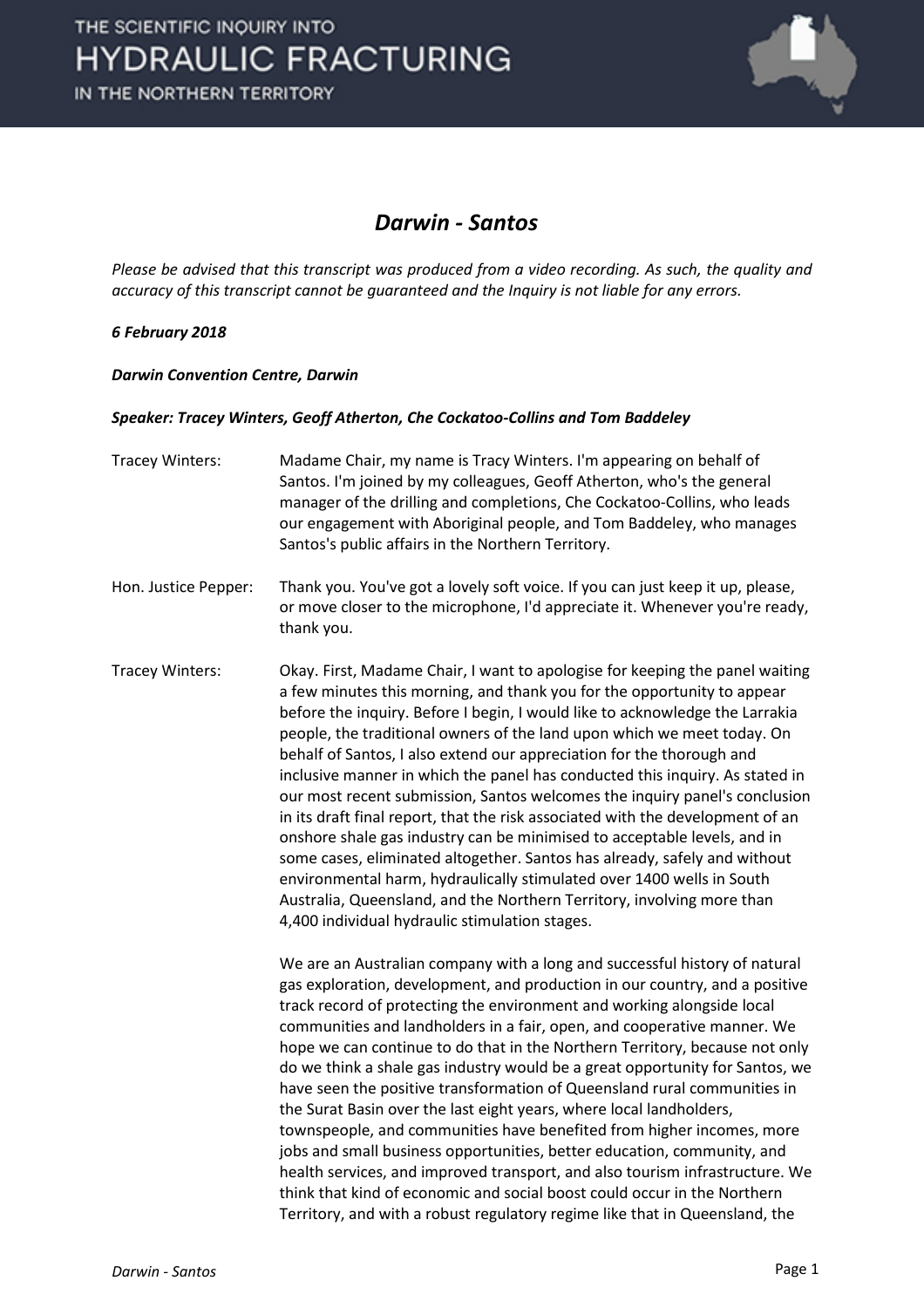

industry could be developed in a way that protects the environment and health and amenity, as has occurred in that state.

Over the last two years in our Roma area gas fields, Santos paid more than 140 million dollars to local post codes, in wages and to small businesses, and this was a period when our activity levels were lower than earlier in the decade. At the end of this month, we will commence a drilling program worth around 750 million dollars over the coming three years, and this new investment will again provide a significant boost for Roma and surrounding areas. Last year alone, local landholders were paid 12.5 million dollars in annual compensation payments. We also pay 2 million dollars a year in rates to the local council, which is about 10% of their total rates base.

The benefits of our Queensland QGLNG project have extended to the state and the nation. Since 2011, well over 10,000 people have worked on the Santos GLNG project. We purchased materials and services totaling more than 9 billion dollars in Queensland alone, with about 1.5 billion of this going to original Queensland businesses, and we spent 210 million dollars to upgrade rural roads in regional Queensland. Santos alone spends more than 100,000 dollars a year on local community sponsorships in Roma and Gladstone, with our joint venture partners also contributing to the community. We think many of our investments in Roma have really made a difference to the quality of life for the community. For example, 2.5 million dollars in 2011 to upgrade and expand the Roma Airport, 20 million dollars over the life of the project to support the CareFlight aero-medical service, a million dollars to Roma Allied Health, 5.5 million dollars for affordable housing and rent assistance initiatives in the Maranoa council area, a million dollars for significant upgrades to Roma's underground sewage infrastructure, and more than a million dollars for weed and pest management programs, including a significant upgrade to the Roma Sale yards vehicle wash down.

I refer to the panel's economic modelling, which suggests that tangible economic advantages will flow to the Northern Territory if this industry is permitted to proceed. We couldn't agree more. The panel's modelling, by its own account, is conservative and doesn't take into account liquids, like condensate, propane, and butane. Should a liquids rich development occur, the overall project economics will be significantly more positive, and the value of the shale gas industry to the Northern Territory will be significantly larger. Further, the modelling didn't account for the impact of potential LNG expansion, or the potential for new local downstream developments like fertiliser or petrochemical plants based on large-scale domestic gas supply, so it's worth noting that in the United States, shale gas development has transformed the economy, creating not only jobs and local opportunities, but stimulating manufacturing industry through lower gas prices, lowering the overall carbon footprint, and turning America from an energy importer to an exporter, one well placed, according to the latest monthly report from the International Energy Agency, to overtake Saudi Arabia and Russia as the world's leading energy producer over the next 12 months.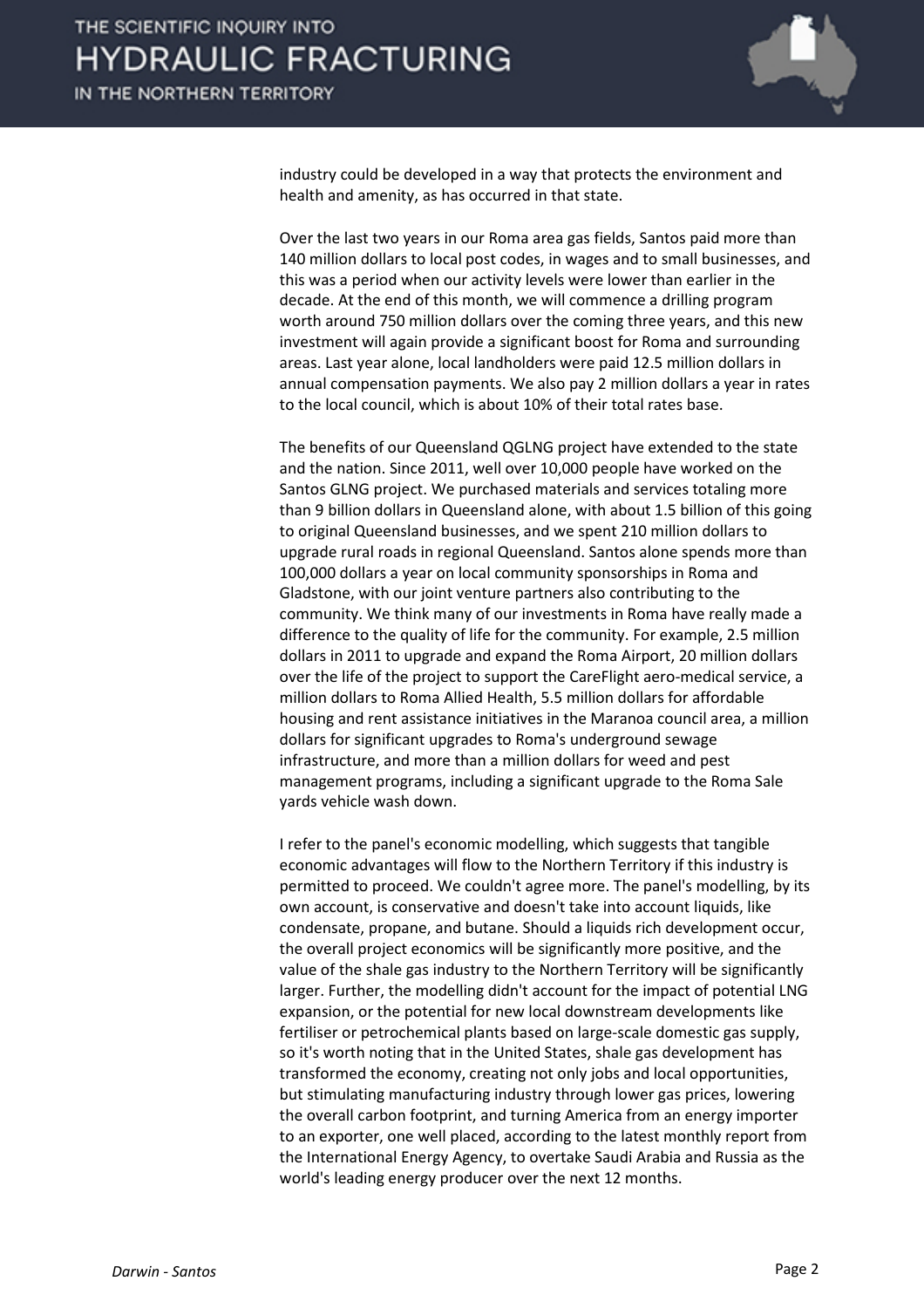We have much to learn about the true potential of the shale resource in the Northern Territory, but we hope it can one day be a powerhouse of the Australian economy, at the same time retaining the territory's unique environmental, cultural, and social assets and characteristics. This is an industry in its infancy, and at this early stage, it is still uncertain whether development of shale gas in the NT will ultimately be economically feasible. There is a lot of data to be acquired in the exploration and appraisal phases to fully understand the opportunity.

Therefore, if the moratorium is lifted, it is vitally important that small-scale exploration and appraisal activities be allowed to continue, in order to acquire the baseline geological and environmental data that will inform both a thorough assessment of the resource, as well as operational and environmental risks, and how they can be best mitigated or removed. Regulatory changes flowing from the Hunter and Hawke reviews mean there are now better protections in place to ensure the resumption of these smallscale activities can be environmentally safe. In summary, we believe exploration and appraisal could safely continue, while the regulatory reforms proposed by the inquiry panel for the large-scale development and production phases are progressed in parallel.

Returning to the issues raised in the draft final report, the panel made clear from its consultations that the major concern of all communities was the contamination of water resources, both from operating and abandoned wells. We welcome the panel's finding, supported by a CSIRO review, that there is a low risk of well integrity issues in the Northern Territory geological setting, where the well has been properly constructed and tested prior, during, and after hydraulic fracturing, and where it has been properly decommissioned and monitored. This is a very important finding to those people with a genuine concern about water contamination risk of hydraulic fracturing. Of course, proper regulation is critical, and Santos supports the objectives of the panel's recommendations in this regard. In closing, Santos supports a robust regulatory regime and welcomes the inquiry's support for objectives-based governance, which will be critical to the timely and economic development of a safe and sustainable shale gas industry in the Northern Territory. Thank you, Madame Chair.

Hon. Justice Pepper: Thank you. You have an hour, so ...

Tracey Winters: Okay. We're happy to take questions.

Hon. Justice Pepper: All right. Well, I presume that you've been to places like Larrimah, Daly Waters, Elliott. If the government lifts the moratorium, what will Santos do to create long-term local jobs in those communities, not just FIFO?

Tracey Winters: Madame Chair, I think those are the sorts of things which, as was the case in Queensland, would be worked out in consultation with local communities and local councils. It may be that there are community consultative committees, which we have for both our Narrabri project in New South Wales, and which we have for all of our operations in Queensland, so I think those kinds of things are things to be developed in consultations. Certainly,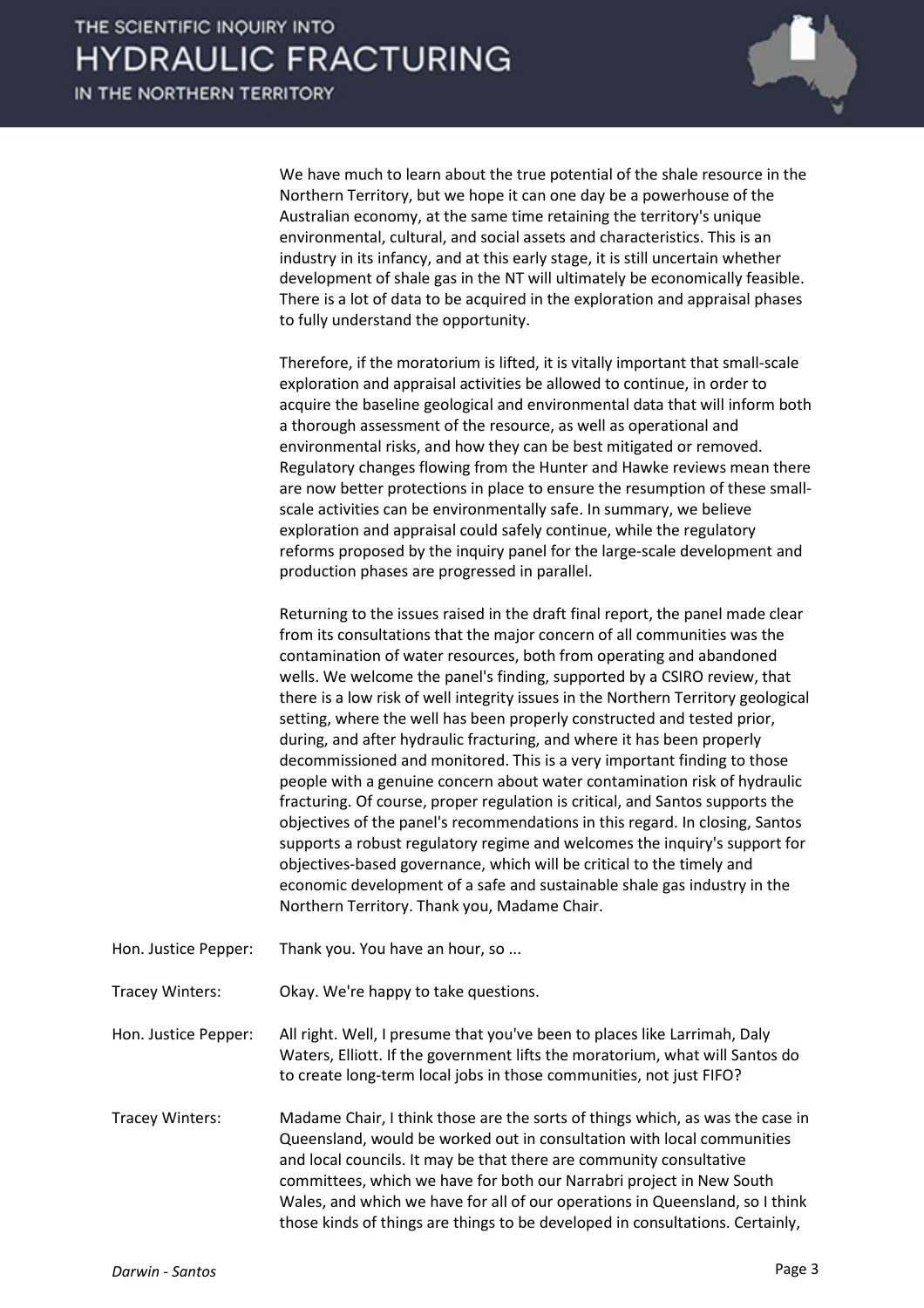IN THE NORTHERN TERRITORY



they are things that we have worked on with the communities in other projects.

- Hon. Justice Pepper: Can you, in that case then, give me some examples, please? Because everywhere we go, quite understandably, people say, "Well, what is this going to do for us? Realistically, what is this going to do for us? Mining companies have come and gone, and nothing has happened. There's no local jobs, there's no training, and we've been left with a mess." Based on what Santos has done elsewhere, can you give me some types of examples, hypothetical or otherwise, of the types of programs that you would be looking to implement?
- Tracey Winters: Okay. Madame Chair, I can really only point to the numbers that I've provided in the opening statement, but in terms of specific policy programs, we're happy to take that on notice.
- Hon. Justice Pepper: All right.
- Tracey Winters: But certainly, the work that we've done in Queensland indicates that we have made a significant difference in the communities, and I think we have a great deal of support in those communities.
- Hon. Justice Pepper: But, well, with great respect, that's not of you that we were told universally when we visited those communities during our trip to Queensland. We heard many stories of many people who'd had very bad experience with the gas companies up there, and in particular, Santos.
- Tracey Winters: Madame Chair, we'd be very concerned about those, so I'm happy to look at any of those individually and look into them, but certainly, we're aware of many very positive stories, and our view, based on the work that we've done over the years, would be that the vast majority of people have supported the industry and continue to support us being there. Can I just ask Che, who has a comment to make?
- Che Cockatoo-Collins: To address a specific initiative that's happened around the Roma, Maranoa Region, Santos and most other companies will have a rotating workforce, older people retiring, other people just by attrition, leaving to other occupations. In Roma, Santos is engaged with the local TAFE, which is attached to the local high school, and through that process, Santos has 12, it changes year to year, based on what we are able to accommodate for, but apprenticeship programs specifically with Santos in our fields at Fairview, Injune, Springwater, and one in Biloela.

What happens is we engage with the local school and the TAFE to do modules, so that those boys and girls sometimes, or most of the times, it's of a mechanical discipline. Others, they may want to do accounting. We cannot accommodate for a lot of those, what we would call non-traditional field roles, but the reason why we do that is because we require local people working in the local area, and it's not just smart for business. Economically, it's smart for us, because it costs an enormous amount, money that we don't want to spend, to fly people in and out of the region. I understand that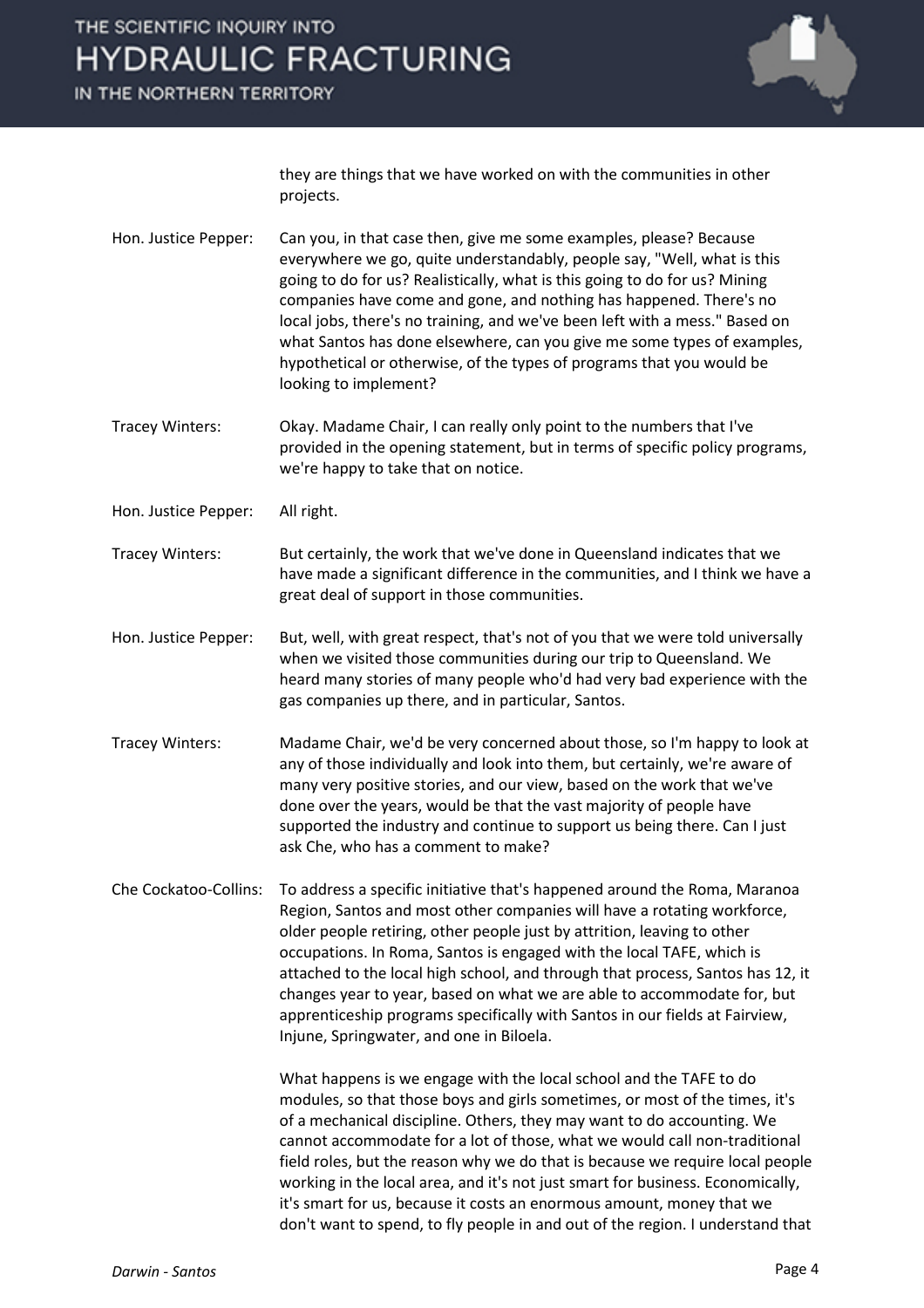IN THE NORTHERN TERRITORY



in the early days, when we have specific work programs with highly trained professionals that we do need, there has to be some give in respect to that early stage of exploration, but once construction and operational phase is in place, that's where ideally, you want local people working in your local area.

- Hon. Justice Pepper: I accept that the conditions, obviously, in Queensland, the context in Queensland is very different from, for example, Elliott. I'm just picking a random example, so again, I think you surely must have started to turn your mind to some of what this might look like now, if the government lifts the moratorium. Again, people want to know. They want to know what sort of benefits, what sort of employment benefits, particularly in Aboriginal communities, will be created in those communities.
- Che Cockatoo-Collins: In the early stages, and we have engaged with local, as best we can, Aboriginal-owned businesses and businesses that do pride themselves on Aboriginal participation in their workforce. I think that's a gauge of where we are. We're a fair way from even construction phase, but we certainly ... What we've done in late last year was engage ourselves with the Northern Territory Indigenous Business Network, which has allowed us to understand more broadly the people and businesses that exist in the Territory. I think what would be required is further down the track, if the moratorium was to be lifted, then that will signal a change in understanding what resources may well be in places like Elliott, Newcastle Waters schools. Obviously, you need a school able to deliver modules, TAFEs, those types of areas, local businesses. I don't think there are any in Daly Waters that are able to [crosstalk]
- Hon. Justice Pepper: Have you guys been to these communities?
- Che Cockatoo-Collins: Yes.

Hon. Justice Pepper: You have? Have the rest of you been to these communities?

Geoff Atherton: But we have actually ... If you break it down to the phases, for phase one, so to be quite honest with you, we have not looked at the development and construction and all that type of stuff at all, really. In phase one, exploration and appraisal drilling we have actually mapped out what is specialist and needs to come from interstate or overseas, like big drilling rigs, frack spreads, specialist tools, things like that, and what services we can take locally. That's already been mapped, and we actually already have a procurement plan in place, and some of the work that Che's talked about, some of the preliminary work on things like logistics, security, all that type of stuff that we have consciously a procurement plan sourcing that stuff locally.

> We have done some work with some local groups to highlight who can and can't do the work, and we were starting doing the qualifications and assessments and all that stuff, and then we've basically frozen the project for the last six months, so that stuff hasn't progressed at all since we've been in the current state, but we definitely have a plan in place for phase one of the next two years of exploration and appraisal.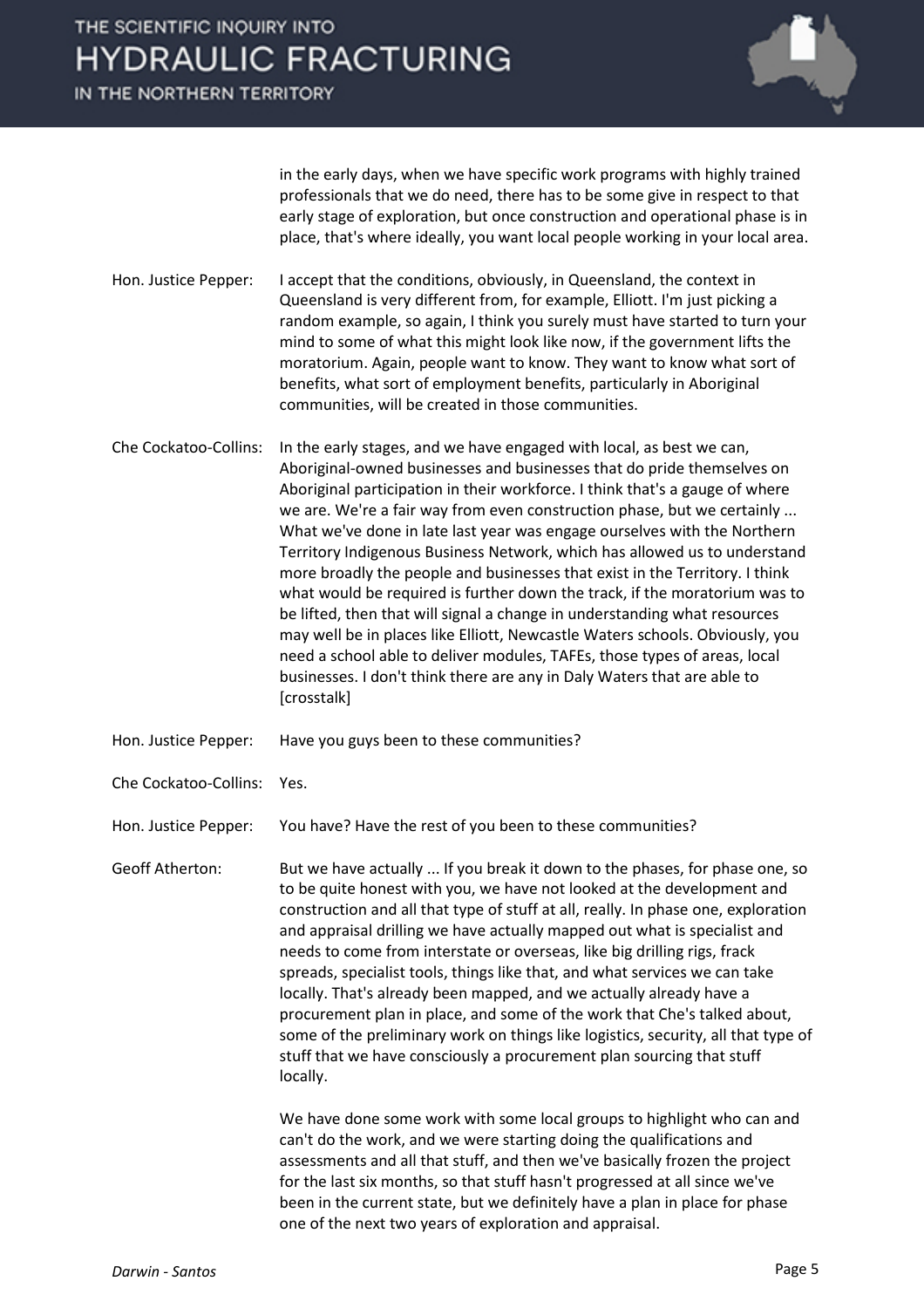If we look back at Queensland, the early, early days, go back eight years, and we were in a very similar situation. Back then, we basically highlighted, "This is what we can get locally. Welding, logistics, blah blah blah blah blah." But we also at the time said, "We need to build some local drilling capability." So we partnered up with a local Roma drilling company, and we put a joint venture together, financed 50% of the building. In fact, we financed the original purchase of the rigs, 50% ownership, and we have built that company to be a reasonable size drilling and oil organisation, so that we would have that local entity available from the Roma area.

Now, that may or may not happen, but that's the type of thing that we did. Turn the clock black eight years, that is exactly what we did with local communities in Roma at the time. I think in this case, we've got to get through the first phase. I don't think anybody's going to be promoting spending 50 million dollars on buying drilling rigs [crosstalk]

Hon. Justice Pepper: That's accepted. That is accepted.

Geoff Atherton: [crosstalk] may or may not move in through development. That would be a disaster for everybody, but definitely the local stuff is mapped out in services that if we don't proceed into development, it's not going to cause a catastrophe because people have bought all the trucks and equipment and earthmoving gear and all that type of stuff.

- Che Cockatoo-Collins: I think one of the great lessons learned by our company, and particularly in the Maranoa region, is when obviously there's a certain population amount, and when the industry was at its peak, what we found or what local companies found was their talent was being drained, and the Maranoa region council and local business gave us a pretty good whack over the head to remind us, "Well, hold on, this is what's happening here." As a result, what we did was not just subsidise; we paid for younger people in, again, what we'd call non-traditional roles, hairdressing, IT, even a mechanical apprenticeship at Black Toyota. These are the things that were required by the company to when we thought we had a social licence. You've got to maintain that social licence by understanding the evolving effect of your business on the local community, so there examples.
- Hon. Justice Pepper: What would be great is, and the same request was made from Imperial and Origin yesterday, is that we would like some details and further meat on the bone in this respect. Now, whether that's drawn from the experiences in Queensland, South Australia, wherever that may be, but we've had a lot of high level statements from many people, this is not necessarily just directed to you, about the potential for jobs, and the potential for local jobs, and long-lasting jobs, and training and so on, but we've had no details, and we are really quite desperate for the details. You can understand, so many people who have come before us in consultations, this was stated in the interim report and it was stated in the executive summary, who have said they don't want this, they do not want fracking in the Northern Territory. They don't believe it's going to bring any benefits, particularly when having regard to the risks, so we would like to start seeing some examples of potential benefits.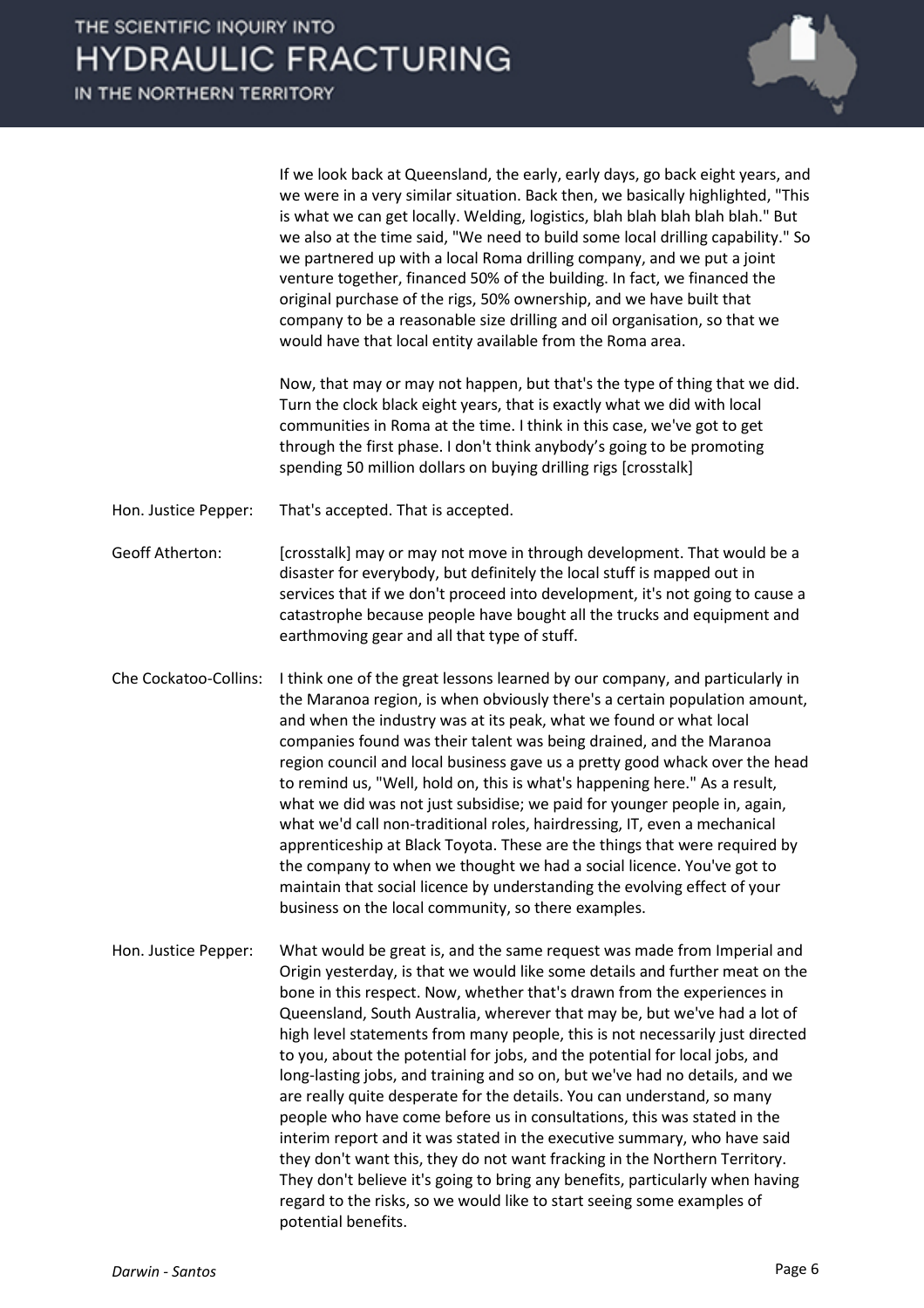IN THE NORTHERN TERRITORY



| Tracey Winters:      | Thank you, Madam Chair. We will provide that to you based on the<br>Queensland experience, where we have a lot of information, so we can do<br>that for you.                                                                                                                                                                                                                                                                                                                                                                                                                                                                                     |
|----------------------|--------------------------------------------------------------------------------------------------------------------------------------------------------------------------------------------------------------------------------------------------------------------------------------------------------------------------------------------------------------------------------------------------------------------------------------------------------------------------------------------------------------------------------------------------------------------------------------------------------------------------------------------------|
| Hon. Justice Pepper: | All right then, but presumably there must be some experiences in South<br>Australia as well. South Australia, I would have thought, is going to be<br>perhaps more geographically and potentially culturally analogous to some of<br>the areas where this industry may develop in the Northern Territory.                                                                                                                                                                                                                                                                                                                                        |
| Tracey Winters:      | We can do that. I think South Australia, as you say, like the Northern<br>Territory, there haven't been a lot of regional communities developed<br>around the project, by virtue of the land use in the area, but the state as a<br>whole has certainly benefited, and in particular, Adelaide, as the capital of<br>the state. Of course, to the extent that we have community interactions in<br>the Cooper Basin, we can provide details of how they have worked over the<br>years and what we do in that region.                                                                                                                             |
| Hon. Justice Pepper: | Thank you. Yes, [crosstalk]                                                                                                                                                                                                                                                                                                                                                                                                                                                                                                                                                                                                                      |
| Prof. Barry Hart:    | Could I just                                                                                                                                                                                                                                                                                                                                                                                                                                                                                                                                                                                                                                     |
| Hon. Justice Pepper: | Professor Hart apparently has a question.                                                                                                                                                                                                                                                                                                                                                                                                                                                                                                                                                                                                        |
| Prof. Barry Hart:    | No, just a follow-on, Geoff, from your comments. When you're putting<br>together the information, you cite situations that occurred in Queensland.<br>We know about those, but Queensland, in terms of some of the size of the<br>communities there, Roma, et cetera, very, very different to the Beetaloo<br>area that we're talking about, Daly Waters, Elliott and so forth. Could you<br>factor that in? To some extent, you just touched on that a little bit with the<br>South Australian experience. I see it as quite different, in terms of<br>stimulating the local communities, so if you could address that, that would<br>be great. |
| Hon. Justice Pepper: | Do you have another question?                                                                                                                                                                                                                                                                                                                                                                                                                                                                                                                                                                                                                    |
| Prof. Barry Hart:    | Oh, yeah, plenty. While I'm going, a number of times here, you've asked us, I<br>think, to soften some of the prescriptive recommendations, or what you<br>have called prescriptive, to risk an object-based or objectively-based. What's<br>your objection to prescriptive recommendations, given that a very large<br>number of community don't trust companies, with all due respect, or the<br>government, and they would see objective-based recommendations as<br>allowing the company to use their skills, their wiles, to 'manipulate'<br>governments? Why not prescriptive?                                                             |
| Tracey Winters:      | In large part, I think that the panel has covered some of those issues. For<br>example, yesterday there was some discussion about category 9 wells, and<br>we had noted that the panel had recommended or an equivalent standard,<br>so in those kinds of cases, we understand, we fully appreciate that position.<br>I think in some recommendations, in the report, it refers to continuous real-<br>time monitoring being available for a very wide range of parameters. Now,<br>in Queensland, if I use Queensland as an example, for example, there are                                                                                     |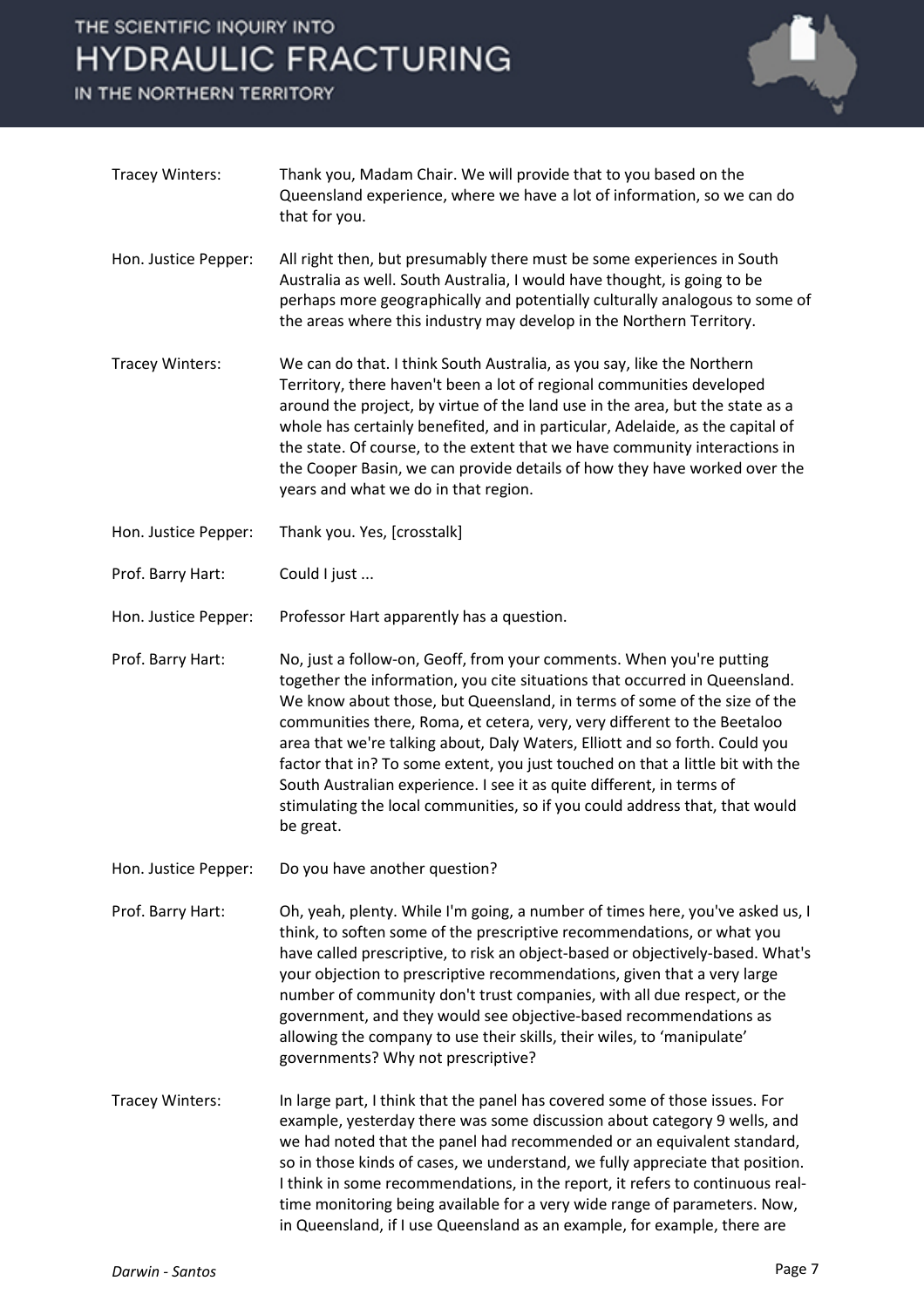

hundreds of, if not thousands of water monitoring wells from which data is collected. The groundwater moves very, very slowly, so there is no immediate impact, whereas if I use an industrial example of an ammonia release from a petrochemical plant, it could have a very, very rapid impact on human health, and so quality monitoring in circumstances like that on a real-time basis is a good thing to have.

It's a very literal example, not a practical one, but in terms of real-time monitoring of thousands of water wells, for example, that may not necessarily be practical, or economic, or deliver any meaningful data to the people looking at that continuous on-time real-time monitoring. For that example, we would prefer something along the lines of the process that the commonwealth has for water monitoring and management plans, where the companies submit the data every couple of years, I think it is, but it could be a shorter period of time, and in which they provide very detailed hydrogeological analysis and interpretation of those results. Now, I think that that kind of program would be more meaningful than real-time online data being available on water wells, particularly where the impacts occur over very, very long periods of time.

- Hon. Justice Pepper: [crosstalk] Or both. You could have both.
- Tracey Winters: You could, but I think that ... It's yet to be determined, but I think the costs would be very prohibitive, and the technology is also not great to do that at the moment.
- Hon. Justice Pepper: You could provide us with some information on cost and the limited efficacy of the technology.

Tracey Winters: Yes, we can do that.

Hon. Justice Pepper: Again, there is again, and I'm basing this comment on what people have told us in the community consultations, again and again, there's an absolute lack of trust, absolute lack of trust with respect to your ability to regulate yourselves and the government's ability to regulate you, and many of the recommendations, as would be apparent, are designed to protect the environment and also to engender trust. By stripping some of those away, you get back to the position where you're currently at. If there are cogent evidence-based reasons why the recommendations are not good recommendations or can be improved, we would like to have that, but again, high generality motherhood stuff, as contained in some of the written documentations come before us, is just not helpful to us.

Prof. Barry Hart: Could I just continue on with a couple of questions?

Hon. Justice Pepper: This is the danger of allowing yourself 50 minutes to be questioned by a panel, I might add. [crosstalk] No, that's all right. That's all right.

Prof. Barry Hart: We have got a lot of time. [crosstalk] Yeah, a couple of questions on the water management section of your submission. The first para, which you agree with the requirement or our recommendation regarding extraction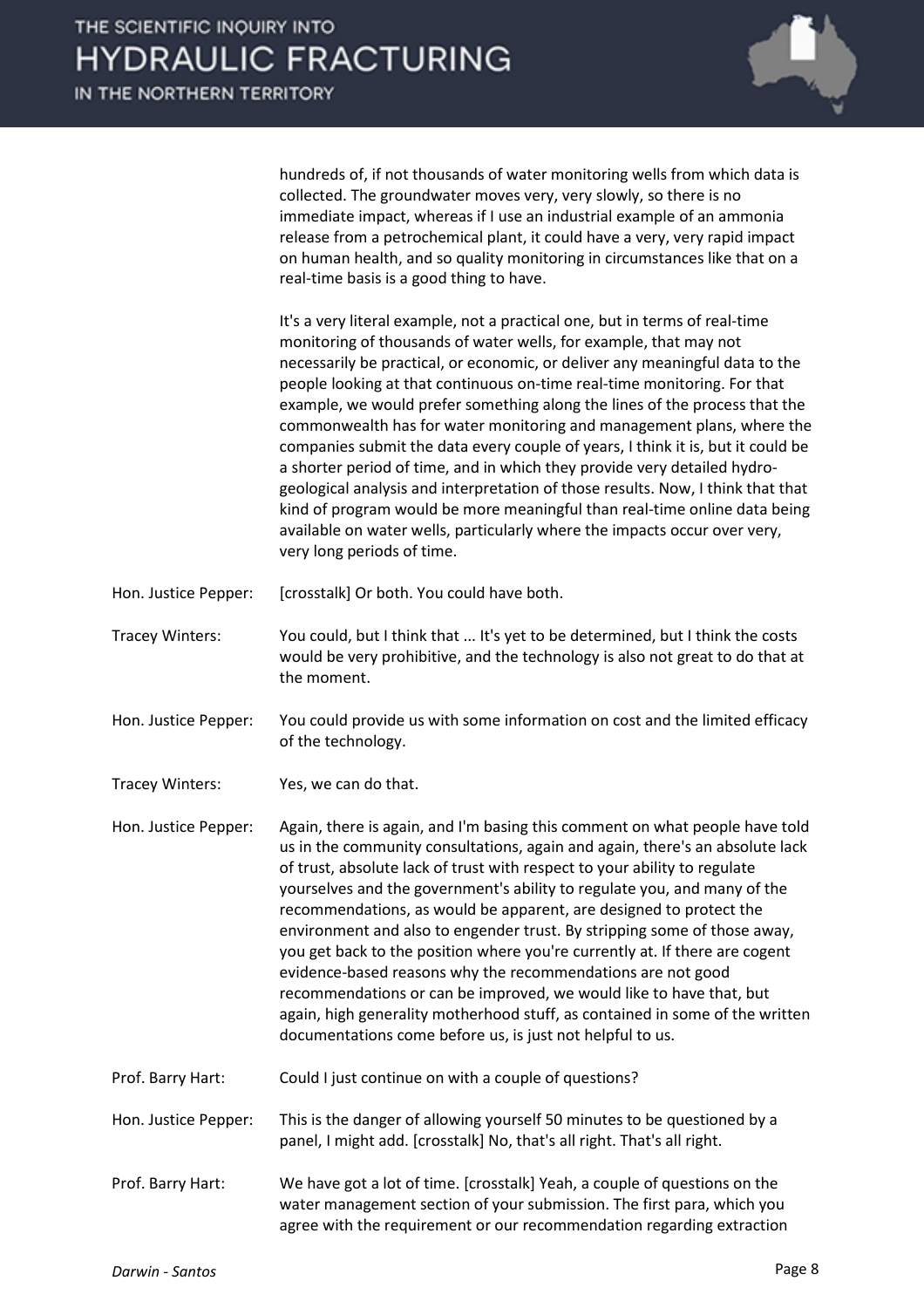

licences and paying for it, but you also mention there, as did Origin, that all water uses should be in that. I just want to remind you, as we reminded Origin, that that's not within our terms of reference, our terms of reference specifically to shale gas industry, so it'll be up to the government as to what additional they do.

- Hon. Justice Pepper: Thanks, Barry.
- Prof. Barry Hart: The second paragraph, with regard to the EPBC water trigger for shale gas. You mentioned there that ... Well, you say that it's not needed, it's covered by other regulations and certainly some of our recommendations, but you cite as the example what's going on in the coal mining and coal seam gas industries are very different, and that was the reason for the water trigger, but could I ask you what's so different? Fair enough in terms of coal, but coal seam gas, why is that so different? They still use water, and the groundwater component of the water trigger of the EPBC Act is what it's all about, so what's different? Why would shale industry not be needed?
- Tracey Winters: Professor Hart, I think the big difference is the volumes of produced water that occur with coal seam gas production. The difference is that water is used for the actual hydraulic stimulation process, but there is very little water extracted from the shale gas reservoir, if you like, because the shale is a very non-porous rock or rock formation. I think that's the big difference, and perhaps Geoff would like to say some more about that.
- Prof. Barry Hart: Just before you do, yes, I realise all of that, but the water trigger is very largely about groundwater use, not how much water comes up from the coal seam gas deposit or the shale. I just don't see why you've got a concern about that. It's very similar in terms of the amount of water. Okay, coal seam might be able to reuse more, but the EPBC trigger is about knowing much more about the groundwater resource.
- Tracey Winters: We accept that, Professor Hart. The difference we were referring to was, as I said, that the water usage that was of concern in Queensland was about the produced water, rather than water usage, whereas we will not be extracting groundwater in the context of produced water from the reservoir. That's the difference we're referring to.
- Hon. Justice Pepper: But you would accept ... I think you would have to accept, wouldn't you, that if you have a trigger that's designed to protect the groundwater use, there would be no sound reason why that ought not apply to shale.
- Tracey Winters: Madame Chair, it could. It's just an issue that we raised in the submission, but it's not a show stopper for us.

Hon. Justice Pepper: Okay.

Prof. Barry Hart: Okay. Could I go onto the third para, which is related to our recommendation of prohibition of using surface water? Got it. You note there that we've identified the risk of too much surface water being uses as low, but I want to remind, and you went on to say a blanket ban's not good.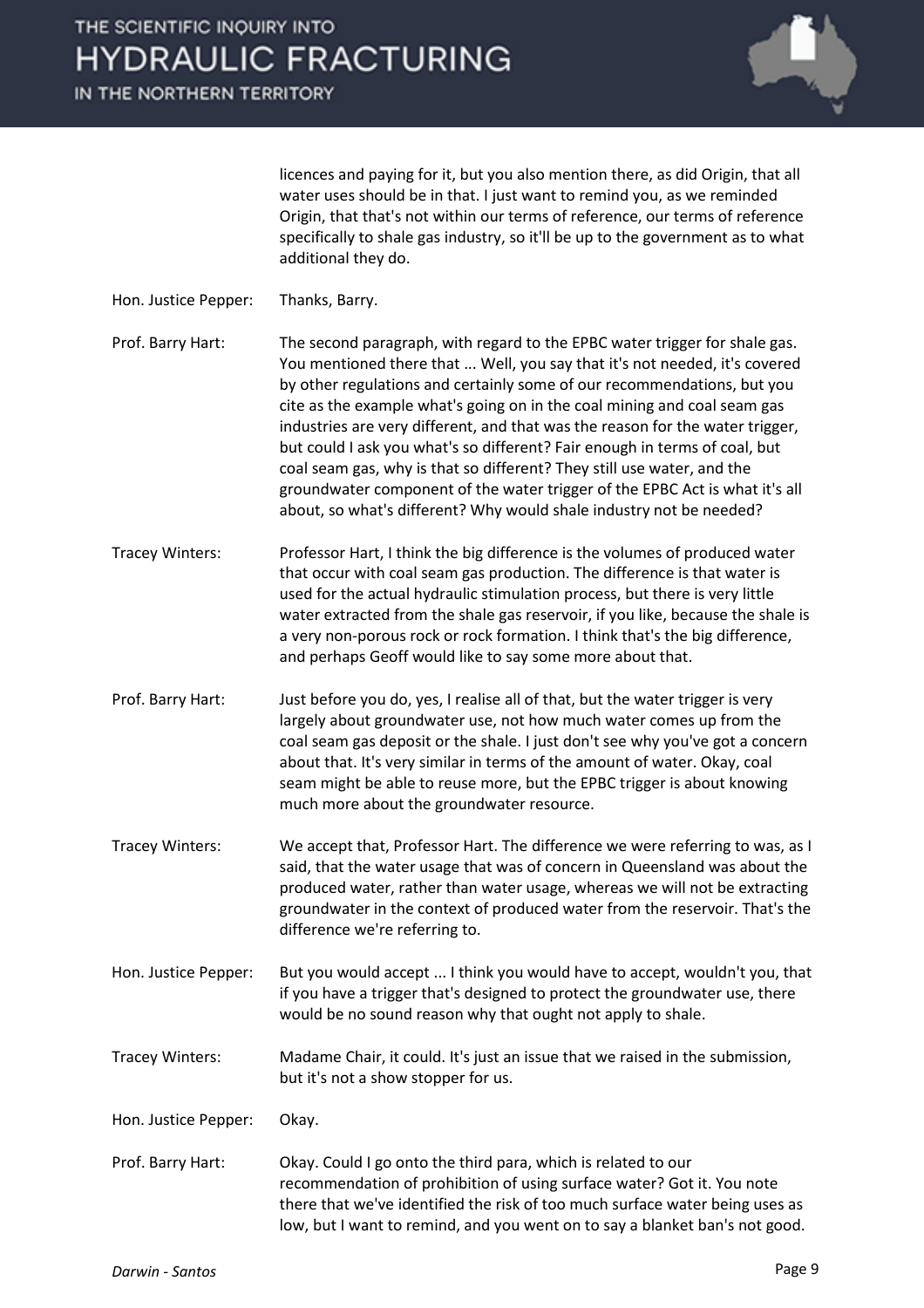

The reason we ended up with a final risk assessment of low was because the mitigation that we recommended be put in place is, don't use it. It was a prohibition, so the risk for surface water resource use is much higher than low if it's not banned, so perhaps you should read that again. That's a qualification.

- Tracey Winters: All right, thank you.
- Prof. Barry Hart: That's the mitigated risk that we're talking about there, and a number of people have, I think, quoted us as recommending certain things, and not really looked at the process that we've gone through, which is looking at consequences, likelihoods, risk, mitigation, what's the end residual risk.
- Hon. Justice Pepper: No, that's a good point that Professor Hart makes. In fact, almost universally, when we have been quoted by various people, including the media, as having come up with a particular risk assessment, they have failed to omit that it is the mitigated risk assessment. Any further questions? Yes, Dr. Jones.
- Dr. David Jones: Yes. Well, one of the issues, which has, I guess, come up more prominently, in fact, in these consultations, is this issue of potential liquids being produced as part of the gas stream. Up to this point, we were largely concerned with gas, and the gas that came out of the Amungee well for example, is dry gas, but now this issue of co-produced condensate and so on seems to be coming up, and indeed, as you quite rightly say, if condensate is produced, it changes the economics, so what's your take on this in terms of your leases and so on? What's your view on this?
- Tracey Winters: Doctor Jones, at the moment, the well that we've drilled, as far as we know, the gas is very dry. The point that we were making was just in relation to the potential of these kinds of resources, and sometimes they may contain propane, butane condensate, like the Cooper Basin does, but so far the gas that's been produced is very dry gas.
- Dr. David Jones: Okay. Well, I guess my point was not so much the propane and the butane, but more towards the higher hydrocarbon condensates, more like the oil in the US, for example. That oil production is driving the gas industry in many cases. Do you conceive that this could be the case in the NT, or is this left field?
- Geoff Atherton: I think we need to drill some more wells. There's only been a very, very small lot, three wells drilled in shale and only one tested, so we've got a huge area to explore.
- Dr. David Jones: We understand the Kyalla formation might be more prospective in that context, but that hasn't been explored so much.
- Geoff Atherton: Maybe. We haven't flowed anything to date, so ...
- Dr. David Jones: In the risk assessment we've done, particularly in our water chapter, we've implicitly stated that our risk assessment is based on a dry gas scenario, so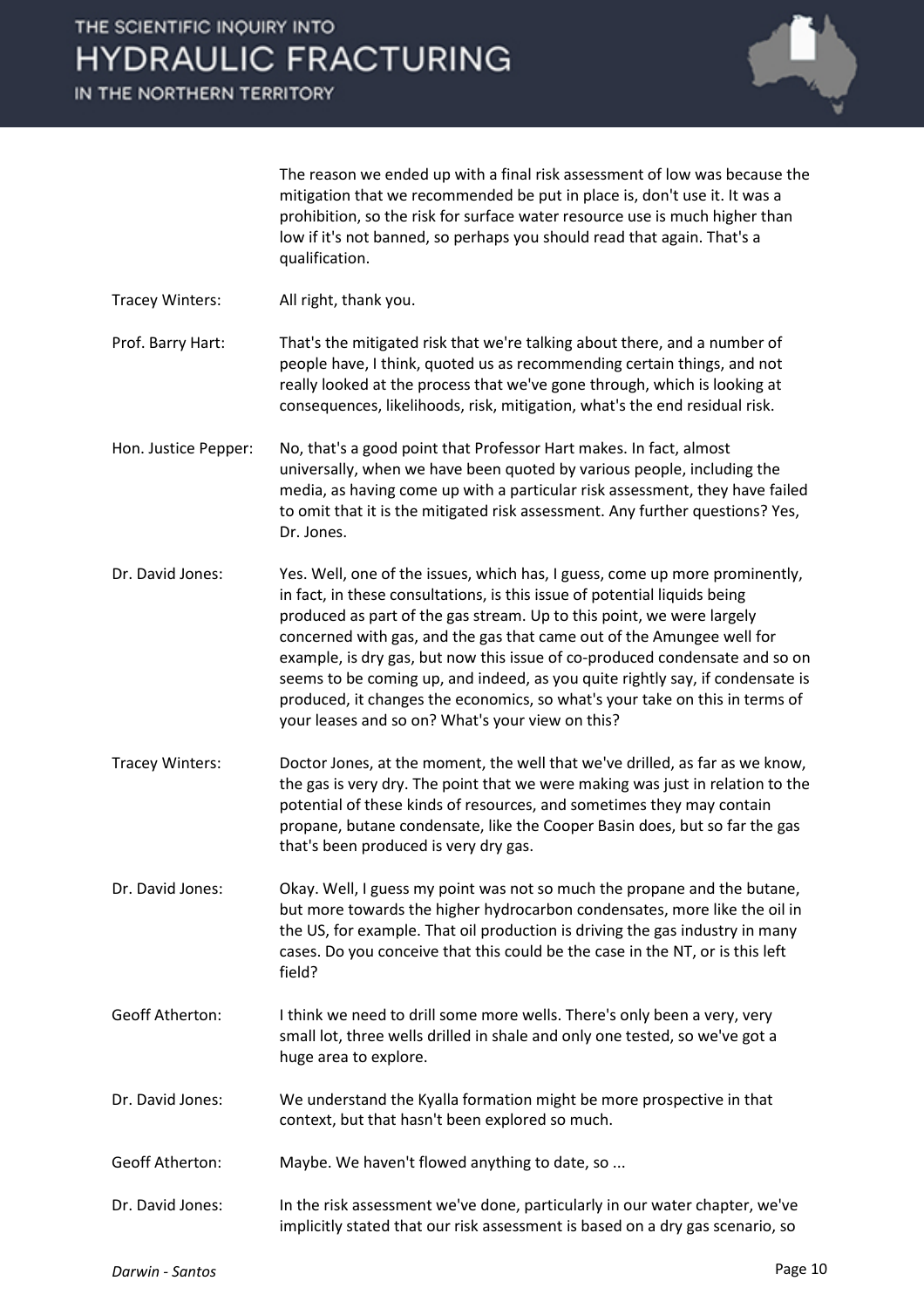

we've been quite implicit about that, which is quite important to know. Just taking up a bit more of the, if you like, the monitoring thing, I have been involved with the development of continuous monitoring systems, and I'm very much aware of the technical issues and the issues of real-time quality reporting. I certainly do take that on board from my own practical experience, but on the other hand, as Justice Pepper has said, the community has a really strong perception that the monitoring will be carried out 'regularly.' I use regularly in inverted commas, and reported openly, transparently on a regular basis, I think to say two years in arrears would not go down particularly well.

- Tracey Winters: Dr. Jones, we accept that as well, and we absolutely agree that the reporting has to be open, transparent, and regular. I was referring to a regime in Queensland. It could be much more regular reporting in the Northern Territory. It doesn't have to be two years.
- Dr. David Jones: Well, the other thing is your reference to reporting all analytes at once. I agree that's an impossibility, but there are certain key things like electrical conductivity, which is a very robust measure of particularly excursions from wells and things like that close in, which I think you should really consider, particularly at the time of when the system is under most stress, like hydraulic fracturing and things like that pick up, any excursions that might be occurring, just to provide that backup. The other thing is you made reference to very long travel times. Now, the devil is in the detail here, because if you're relying on an existing water bore that's a kilometre away in the Beetaloo Basin, for example, it could take decades for you to ever pick anything up, and that's often a problem with monitoring regimes, that the monitoring bores are put far too far away from the source to be of any practical use. The horse has bolted by the time you pick it up, so what we're talking about is specific monitoring bores close in. There'd be fewer of them, not every water bore across the landscape, but that closer in early warning system, which is really critical, I believe.
- Hon. Justice Pepper: I take it you would have no difficulty with that.
- Tracey Winters: Look, we think that you probably need both for regional groundwater monitoring [crosstalk]
- Dr. David Jones: Certainly for level, yes.
- Tracey Winters: Yeah, in Queensland we use specific sites, specific monitoring bores, and also existing water bores, which gives us, when used in combination, that allows us to do a much better assessment of the regional groundwater system, so I think you need both, really.
- Hon. Justice Pepper: Okay, yes. Professor Priestly, and then Dr. Smith.
- Prof. Brian Priestly: You'll note that the panel reviewed some of the health risk assessments that have been done for various projects, including two by Santos, related to your Narrabri and Gladstone projects. We commented on the variability in the approach taken in some of the risk assessments, particularly in regard to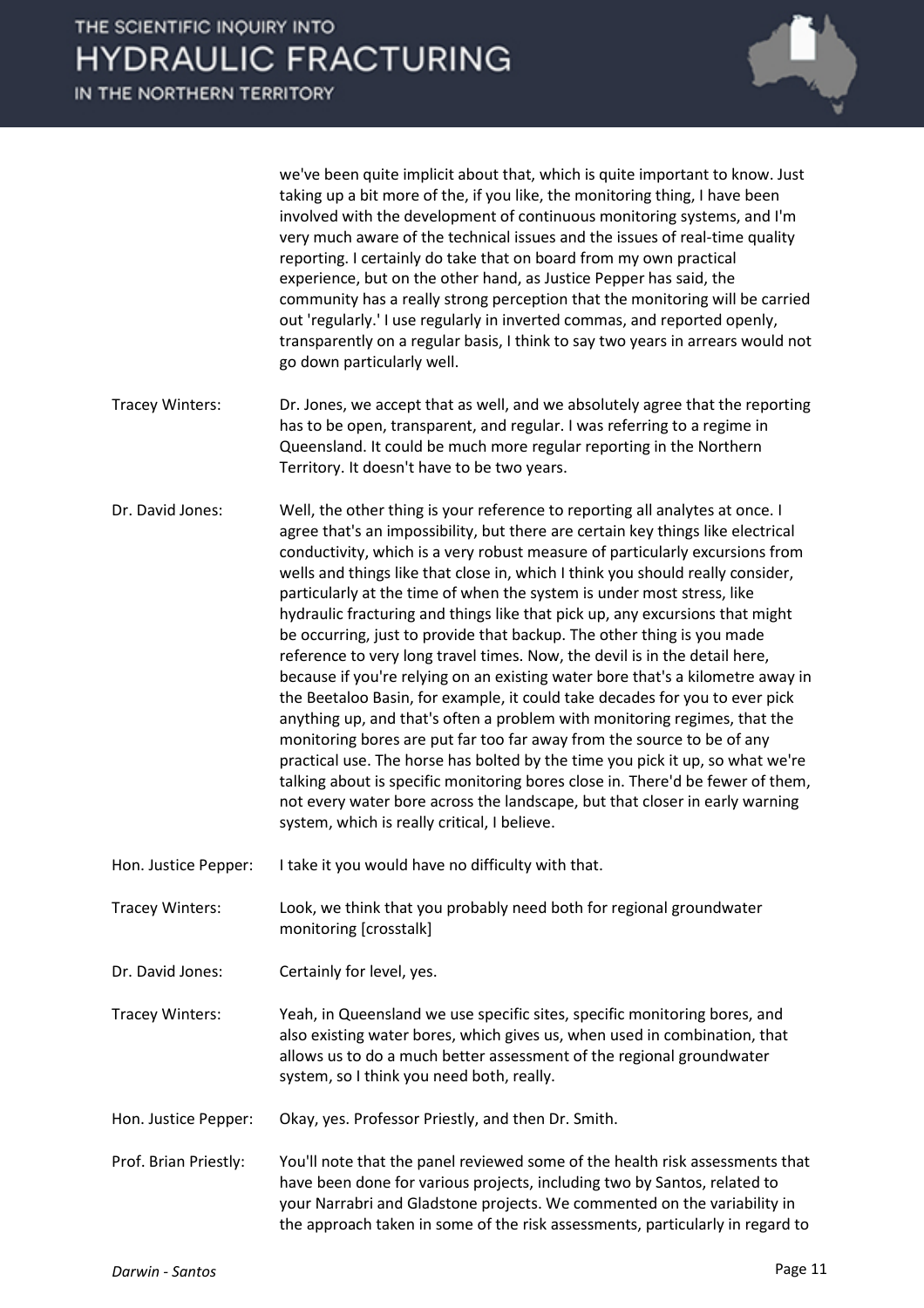

what exposure pathways were considered to be complete. My understanding of the basis for not including risks for certain pathways is that the management processes would result in those pathways being incomplete. However, the community concerns are that if things go wrong, what would be the health risk associated with completion of those pathways? Would you be prepared to undertake in any future health risk assessments to try and address this issue of pathways which are perhaps unlikely, but if they did occur, may represent some sort of health risk to nearby communities? I'm thinking in particular of water contamination pathways and offsite airborne pathways.

Tracey Winters: Professor Priestly, I can think of no reason why we couldn't do that, but I will take it on notice and come back to you.

Hon. Justice Pepper: Thank you. Yes, Dr. Smith.

- Dr. Ross Smith: Thank you. I appreciate that your comments about water management issues raised in the draft final report are generally supportive, but I just want to take up on some conversations that it seems that you're aware of that we had yesterday, about specifically the use of enclosed tanks rather than open ponds, and just wondered whether you had some further comment to make on that discussion.
- Geoff Atherton: Yeah, so I think you've got to look at each site, the time of year, the volume of fluid, the quality of fluid, the type, and what you're going to do with it. Now, obviously in the Cooper Basin, where we have huge evaporation rates, we predominantly use large open tanks, as you saw when you visited Cooper. I think it depends on the time of year. The easiest way to get rid of fluid is evaporation, I think. It takes no hauling, it takes no processing, it takes all the risk away of moving and all that type of stuff. Realistically, if you're at the end of the dry season coming into the wet season, and you cannot move the water out, you have no choice but to use enclosed tanks if there's any risk at all that you're going to get stuck there, if you've got road access issues.

I think for us, we would look at it based on the well, the flow back fluids, the amount of water we're going to end up with after fracking, and particular time of year. I think time of year and the accessibility, and our ease of processing would massively influence what we use. I see that the biggest challenge is when we're doing the appraisal work, because we don't have any infrastructure. As you probably saw when you visited Moomba, when we've got infrastructure in place, it's relatively easy for us to pump fluids across to a central processing facility, like I think you saw we were doing that when you visited down there, and then we have much better capability of processing it. I think we would have to just look at it on a ... I would be reluctant to say that the lowest risk and most efficient way of working is to have enclosed tanks across the board, because I think it depends on the location and the time of year, primarily.

Dr. Ross Smith: Yesterday we had some discussions about potentially some hybrid arrangements of being able to use some capacity for evaporation, whilst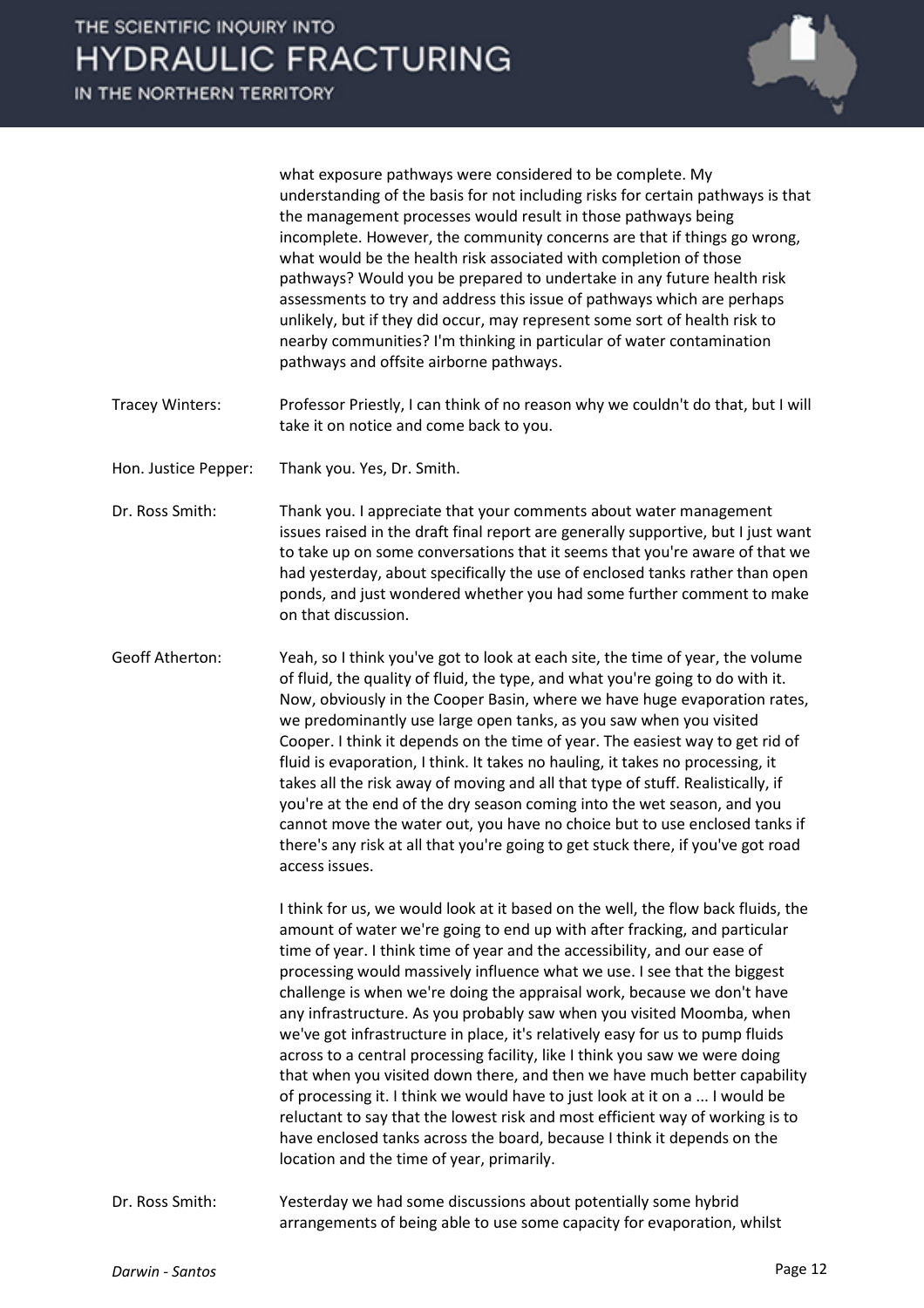IN THE NORTHERN TERRITORY



largely containing in enclosed tanks. Those comments that you've just made seem fairly compatible with that sort of approach.

| <b>Geoff Atherton:</b> | Exactly.                                                                                                                                                                                                                                                                                                                                                                                                                                                                                                                                                                                                                                                                                                                                                                                                                                                                                                                             |
|------------------------|--------------------------------------------------------------------------------------------------------------------------------------------------------------------------------------------------------------------------------------------------------------------------------------------------------------------------------------------------------------------------------------------------------------------------------------------------------------------------------------------------------------------------------------------------------------------------------------------------------------------------------------------------------------------------------------------------------------------------------------------------------------------------------------------------------------------------------------------------------------------------------------------------------------------------------------|
| Dr. Ross Smith:        | Yeah. Okay, thank you.                                                                                                                                                                                                                                                                                                                                                                                                                                                                                                                                                                                                                                                                                                                                                                                                                                                                                                               |
| Hon. Justice Pepper:   | Yes, Dr. Ritchie.                                                                                                                                                                                                                                                                                                                                                                                                                                                                                                                                                                                                                                                                                                                                                                                                                                                                                                                    |
| Dr. David Ritchie:     | Thank you. As you probably noticed it in our chapter on Aboriginal culture<br>and protection of sites, we've really drawn on the approach that Santos<br>outlined to us earlier, at our earlier hearing. We were at that stage of the<br>report where we were looking for industry support for some of our<br>recommendations. I just wanted to put it to you and take you through some<br>of those recommendations, to be clear about what you do support, and to<br>pick up anything that you find problematic. The first two really are quite<br>specific, which is the requirement that it be mandated that the industry gets<br>authority certificates for its operations in the Northern Territory. Is that<br>something that you would support?                                                                                                                                                                               |
| Che Cockatoo-Collins:  | Hello, Dr. Ritchie. That is something that we agree with and something that<br>is already of standard practise.                                                                                                                                                                                                                                                                                                                                                                                                                                                                                                                                                                                                                                                                                                                                                                                                                      |
| Dr. David Ritchie:     | Yeah, I thought so. Good. The second one is the recommended changes to<br>the Sacred Sites legislation, to make it clear that it does apply to features<br>that extend below the ground. Again, that general sort of                                                                                                                                                                                                                                                                                                                                                                                                                                                                                                                                                                                                                                                                                                                 |
| Che Cockatoo-Collins:  | Yes, and I understand the premise of that question. Our thoughts would be<br>we're very reluctant to support such changes to legislation because of the<br>potential for duplication, even under the Land Rights Act, and so what we<br>don't want to happen is for the land councils' roles to be diminished in any<br>way. I know that's what the panel is not advocating for either, but I think<br>there's a real danger in that happening if legislation under the Sacred Sites<br>Act is changed or altered.                                                                                                                                                                                                                                                                                                                                                                                                                   |
| Dr. David Ritchie:     | Okay. I think I'd like to explore that a bit, if I may, because at the moment, if<br>you've seen on our  You'll see the Northern Land Council's submission to<br>us, they believe that the law already extends to features that go below the<br>ground, so we were really looking at just a clarification that the Sacred Sites<br>Authority put to us that  Sorry, the Aboriginal Areas Authority put to us<br>that the matter was unclear, and in practise, there are many sites where<br>features have been recognised as being underground. Particularly where it's<br>rock formations that are visible on the surface but extend back under have<br>been protected, and that it hasn't been problematic for industry, and the<br>certificates are issued on that basis, so it's really only clarifying something<br>that has existed in practise.<br>It's not going to change relationships between the two organisations, so I |
|                        | think it might be important to separate those two. I don't think they're the<br>same issue, so duplication, firstly, just what is the actual problem that you<br>would see with supporting the idea of sites extending under the ground,                                                                                                                                                                                                                                                                                                                                                                                                                                                                                                                                                                                                                                                                                             |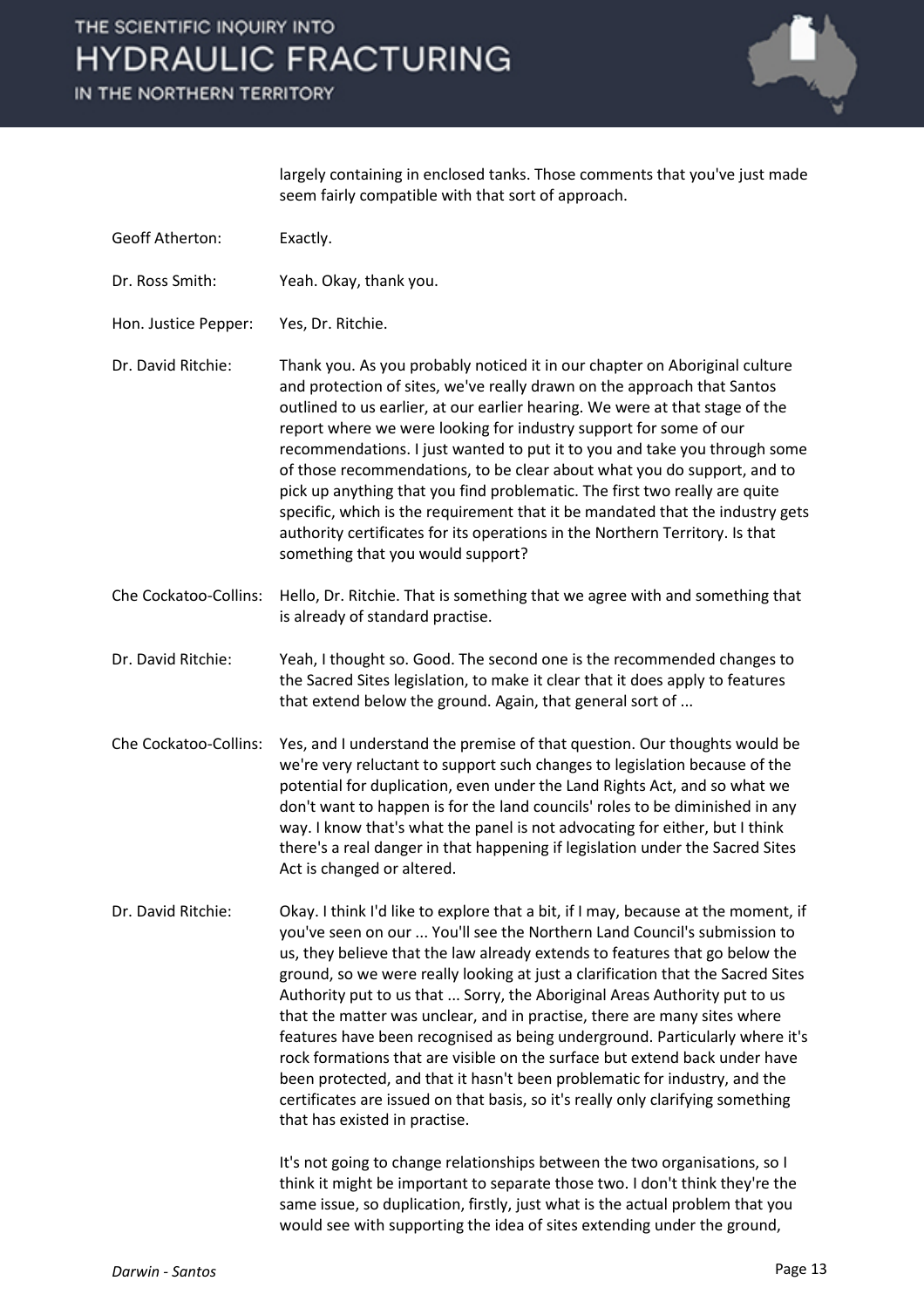IN THE NORTHERN TERRITORY



given that you've written to us this morning to say that, just to quote this, "It is traditional owners who determine where exploration can take place without impacting sacred sites, both above and below the ground"?

- Che Cockatoo-Collins: Yep. That's exactly right. We don't believe it's for us to say or recommend on legislation to tell Aboriginal people, particularly hosts, Aboriginal traditional owners, in this case, on what is a sacred site, whether that's surface or subsurface. I know it's hard, difficult for many to comprehend, but if you're legislating broadly for Aboriginal people and sacred sites, and not giving the traditional owners in that region the authority to educate the rest of us, and understanding that what happens in your region is not the same that reflects in your region, and you need to have that flexibility under any act to be able to give Aboriginal people and empower them to educate and maintain their cultural identity, surface, subsurface, I think it's more complicated than saying, "We need to legislate this broadly for everybody," because I don't believe it will work.
- Dr. David Ritchie: Okay. Well, I'll give you some of the logic, that pretty well all the areas where gas is likely to be developed, if the moratorium is lifted, is in the Beetaloo Basin. The Beetaloo Basin is largely the kind of land interest held by the Aboriginal people, and that area is under native title. There is no veto under native title, and so that the way of exercising control over the use of the land comes down to the provisions in the Sacred Sites Act, which make it an offence to carry out works on or in the vicinity of a sacred site. The Sacred Site Clearance is something that is absolutely central to the exercise of Aboriginal, the right to deal with anybody operating on their country, and to make sure that culturally significant places aren't damaged or interfered with.

Whether it's the Land Council doing that, and the Lands Council has a specific role under their act to assist in that process, and the complementary legislation in the Northern Territory, the Aboriginal Sacred Sites Act, which uses the same definitions as the Land Rights Act, is to designed to basically give those rights on areas that aren't Aboriginal land in the communal freehold sense. I think once you're accepting the proposition that it's okay, and you're all quite comfortable with having to obtain authority certificates, it's really then a question of whether, and this is why I just don't quite understand your objection, to then extending the right of the traditional owners the custodians of sites, to protect things that they believe that are important that lie below the ground.

- Tracey Winters: Dr. Ritchie, can I just clarify something? I may have misunderstood this, but are you suggesting that the reason for needing the change to the legislation is because there's no right of veto in the Land Rights Act? [crosstalk]
- Dr. David Ritchie: No, I'm not saying that that's the reason for the change. The act already exists. I'm just saying that without a veto, the only right, the only kind of power that ultimately, that Aboriginal people who have native title rights on pastoral leases, effectively, is through the Sacred Sites legislation. The bundle of rights that is included in native title includes specifically, in all the judgments from the Native Title Tribunal and determinations, the right to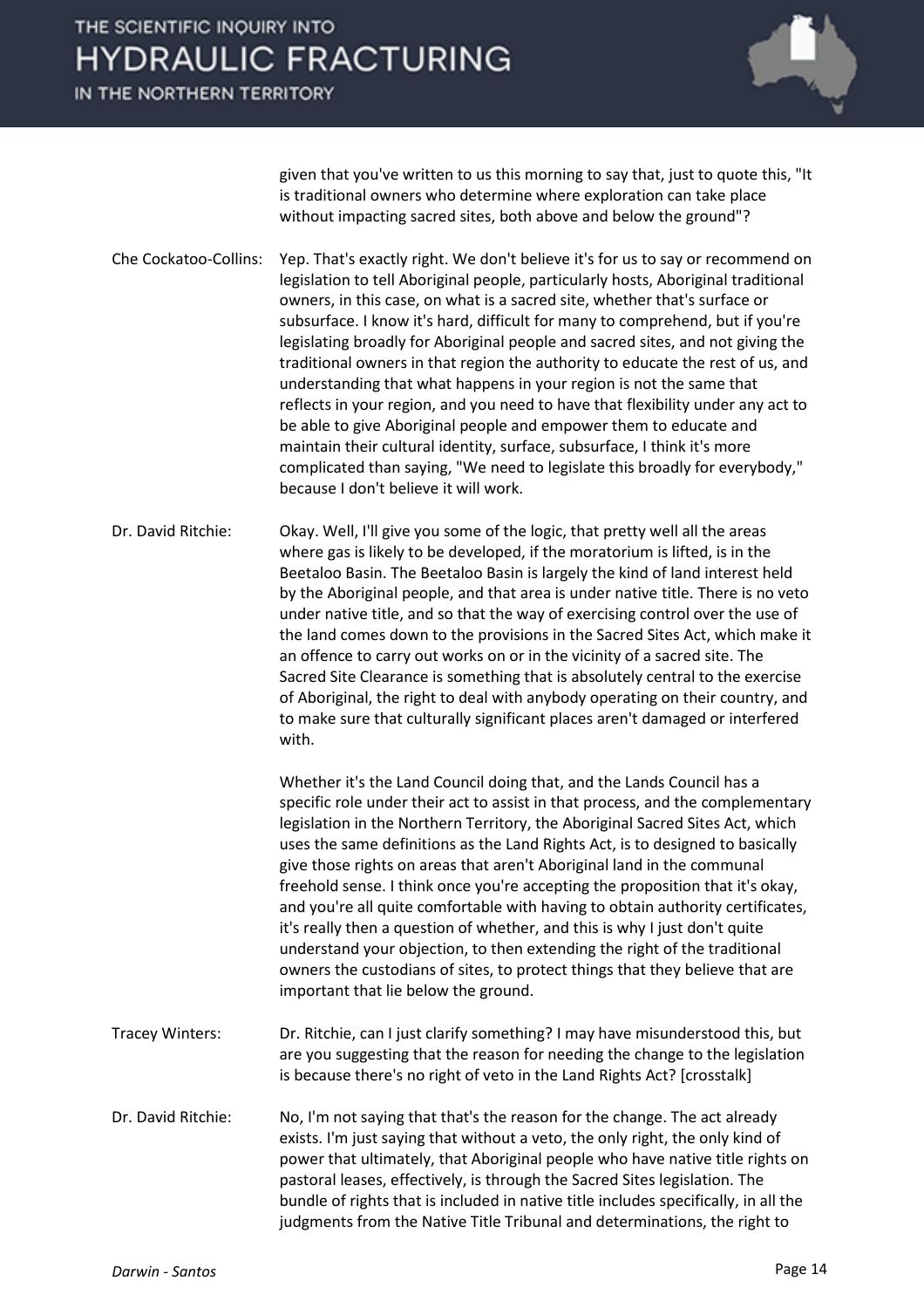IN THE NORTHERN TERRITORY



protect culturally significant places, and the extent to which that right can actually be exercised in the real terms is under the legislation that's set up in whatever jurisdiction for that purpose. In the Northern Territory, it's the Sacred Sites legislation.

- Che Cockatoo-Collins: Well, it might be a bit more ... If you're able to give us time to comment, if you're okay, we'll take that comment or question.
- Hon. Justice Pepper: On notice?
- Che Cockatoo-Collins: On notice.
- Hon. Justice Pepper: That's fine.
- Dr. David Ritchie: No, no, that's good.
- Hon. Justice Pepper: That's fine.

Dr. David Ritchie: Yeah, I'm really as you say we're looking for support in this. I guess just to run up the next run up of questions, they were supposed to be the easy ones, about our specific recommendations about changes to regulations and legislation, but do you accept and see the reasons for our more general recommendations in that chapter about engaging that broader community in the basin, and that you do actually have a problem if you're going to be out seeking approvals in an area where there's actually a very high level of anxiety, if not to say opposition, to the industry? That's why we've put these things in, to assist you if it goes ahead, because we see it as a real emerging issue.

Hon. Justice Pepper: But not just to assist them, but also to make sure that when consultation occurs, it occurs fairly and properly.

Che Cockatoo-Collins: If we analyse the current situation, we'd have to take into account the areas not directly affected by exploration at this stage, and try to understand, well, why people are feeling like this. Is it because of a lack of consultation from us, or is it third-party intervention, or is it both? I think in the way that Santos operates through the land councils, through AAPA, obtaining Sacred Site Certification via the land councils meeting, and advising and informing the host traditional owners on the activities, and for them also to be an active participant in the project itself, with interpreters, with many of the recommendations you've set down in 11, from 1 to 8, many of those. I think a social licence begins with the people that are directly affected with your operations, and so for people to consent, be fully informed, and be compliant under both acts, the Land Rights Act and Sacred Sites Act, is integral to us beginning the journey of informing the wider community.

Hon. Justice Pepper: When you said third-party intervention, what did you mean by that? Can you clarify that comment?

Che Cockatoo-Collins: There's always opposition to any industry, and so I'm talking about people that may not have the best interest of the host traditional owners in mind. I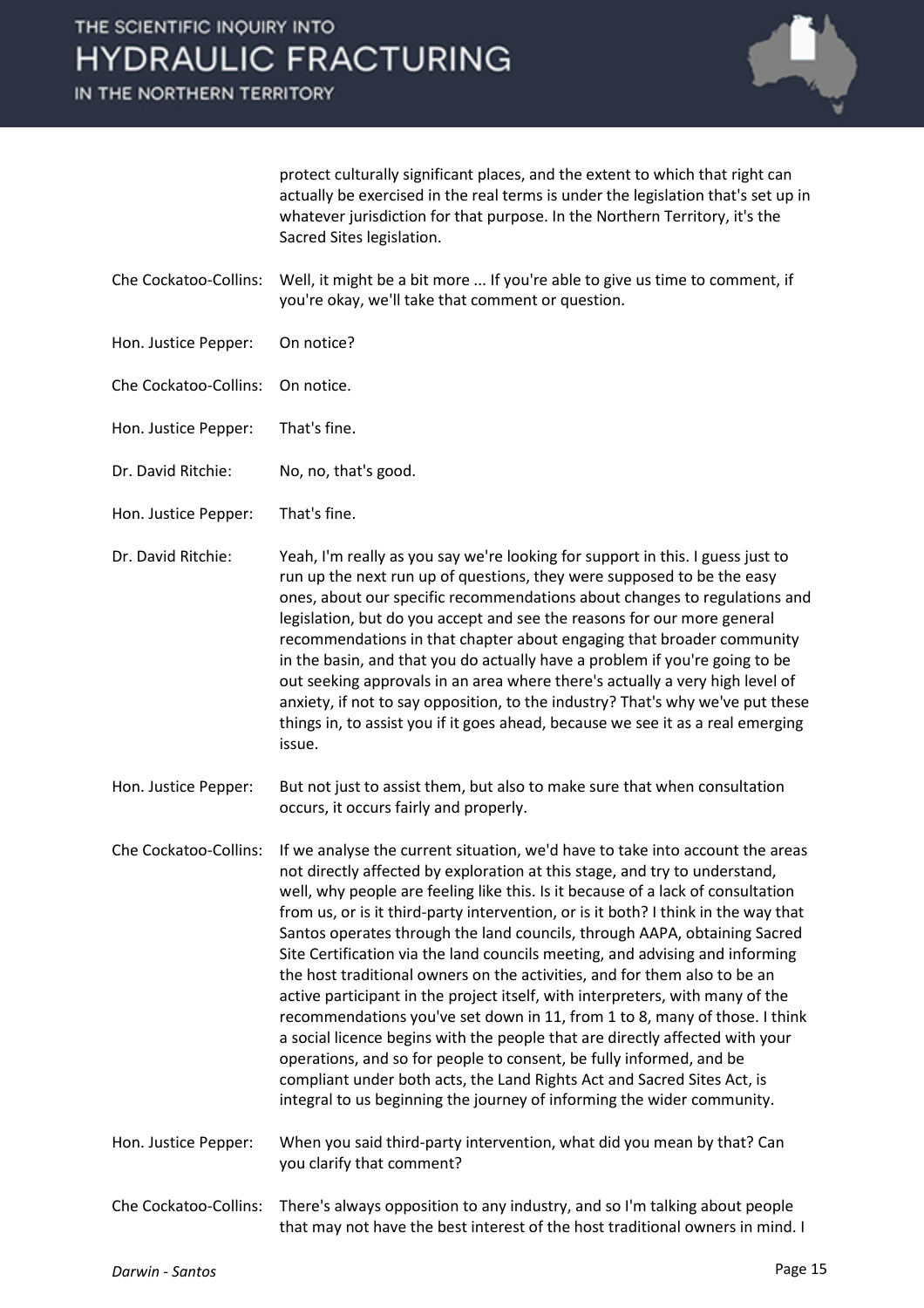

want to be fair to the vast majority of people that are concerned with aspects of the environment and real concerns around all industries, but what we would like is to have an informed discussion with people without agendas set, and then for us to inform them on scientific-based evidence, for them to go away and then come back and make an informed decision in that manner. I think I'll leave it at that. I think it's important to be fully informed of the scientific facts, and that's where I think I should leave it.

Hon. Justice Pepper: Thank you, yes. One last question from you, Dr. Ritchie.

Dr. David Ritchie: Thank you. Again, you have put to us today that you support the idea of getting authority certificates, and that you have got the authority certificates for all the works that you've done so far in the Northern Territory. Now, I just need just to clarify, you mentioned that you've done some hydraulic stimulation of wells in the Northern Territory earlier Ms Winters. Is that right? Did you have an authority certificate for that?

- Tracey Winters: Dr. Ritchie, this was the Meerenie field a long time ago, so I think the regime was ... [crosstalk]
- Dr. David Ritchie: Pre-1978?
- Tracey Winters: I don't know what year it was, but we can come back to you on that, if you like.

Dr. David Ritchie: It's more that, I guess, my point is that, as I understand it, the three certificates issued are all for very preliminary scouting and exploration works, and that no certificates have actually been applied for or issued for anything else at this point. Is that, I guess, correct?

- Tracey Winters: We haven't done anything.
- Che Cockatoo-Collins: Yeah, we've had to stop work.

Dr. David Ritchie: Yeah, but nonetheless, it's really, my question is about experiences engaging with the reaction traditional owners on that particular set of works, is something that is yet to happen. Would that be fair?

- Che Cockatoo-Collins: I can say that we're committed to being compliant under both acts, so we will approach both, well, we have to, the respective land councils and AAPA for Sacred Site certification.
- Dr. David Ritchie: But at this stage, you don't actually know how people are going to react, because you haven't actually had to engage them on that particular proposition.
- Che Cockatoo-Collins: Proposition for ...?
- Dr. David Ritchie: For hydraulic fracturing.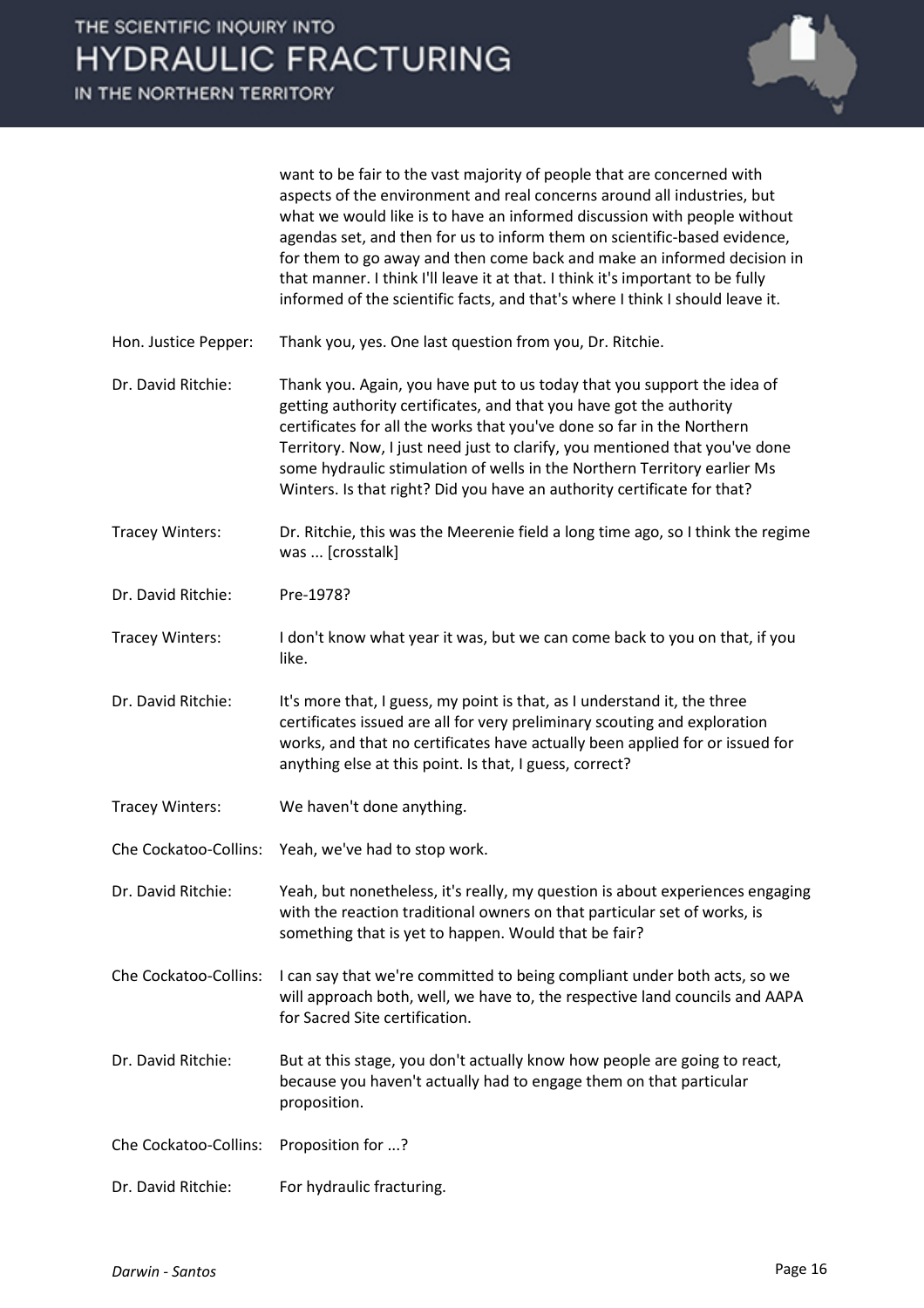IN THE NORTHERN TERRITORY



| Che Cockatoo-Collins: | Well, through the land councils and talking to the host traditional owners<br>with the land trust, so it's not just five people, it can vary to different<br>numbers, we'll explain the project, we'll explain who we are, where we're<br>from, what we want to do for that specific exploration project. I think you're<br>saying  Sorry, do you mind me  Are you talking about, Dr. Ritchie, about<br>looking into second and third phase of a project?                                                                                                                                                                                                                                                                                                                                                                                                                   |
|-----------------------|-----------------------------------------------------------------------------------------------------------------------------------------------------------------------------------------------------------------------------------------------------------------------------------------------------------------------------------------------------------------------------------------------------------------------------------------------------------------------------------------------------------------------------------------------------------------------------------------------------------------------------------------------------------------------------------------------------------------------------------------------------------------------------------------------------------------------------------------------------------------------------|
| Dr. David Ritchie:    | I'm really just inviting you to contemplate that this is a bit of an unknown,<br>how the traditional owners are going to react to a proposal to undertake<br>hydraulic fracturing on your leases in the Beetaloo Basin, and that my<br>purpose of asking you that question is then to just go back to that general<br>point about recommendations 11.8, 11.6, which are all about an idea of<br>your support for the idea of engaging that wider community in depth, in<br>conjunction with government, lands councils, Sacred Sites authorities, quite<br>apart from your specific industry, a need for approvals for specific works,<br>but to get a much higher level of understanding across that whole<br>community, and to understand what their concerns are to inform your<br>processes. That's our intention, and I'm looking for whether you can support<br>that. |
| Tracey Winters:       | [crosstalk] Dr. Ritchie, we will engage very widely. We have been<br>everywhere else that we've operated, so certainly we're happy to engage<br>with a wide range of stakeholders. I think, correct me if I'm work, Che, that                                                                                                                                                                                                                                                                                                                                                                                                                                                                                                                                                                                                                                               |

at the same time on matters relevant to the host native title owners, we

would say that they are the right people to be engaging with.

Che Cockatoo-Collins: Yeah and they are… [crosstalk]

Hon. Justice Pepper: Hang on, though, I just want to just let Che finish. Thanks.

Che Cockatoo-Collins: I think it's important to also acknowledge that the host traditional owners, the ones that are being directly impacted, are active participants, have fully consented, have been fully informed, and again, are active participants in the project, and we'll continue to be compliant under both acts. I don't know what else we can say to reassure the wider community that traditional owners know exactly what we're doing. They do, and you'd be naïve to think that they wouldn't understand the future phases of those projects, with all of the conversation going around, but again, the nature of the industry is, well, we don't know whether it's actually feasible yet, this project, so why would we want to ... It's probably not absolutely necessary to go into those second and third phases of any project until you actually know what you have. I think that's where a lot of the conversation's being taken out of our hands, and we need to get back to those facts. We simply don't know what the well will bring. Is it feasible? Will people invest? Will the business invest in that region? That's where we are at this point.

Dr. David Ritchie: Okay. Thank you. The sort of yes/no question then is, do you see a value, though, in the recommendations 11.6, 11.8, which are about a more broad and broadly based engagement with that cultural block of people, say, from Ngukurr down to Elliott and extending out across that basin? Because our reason for having that recommendation is because it's been put to us very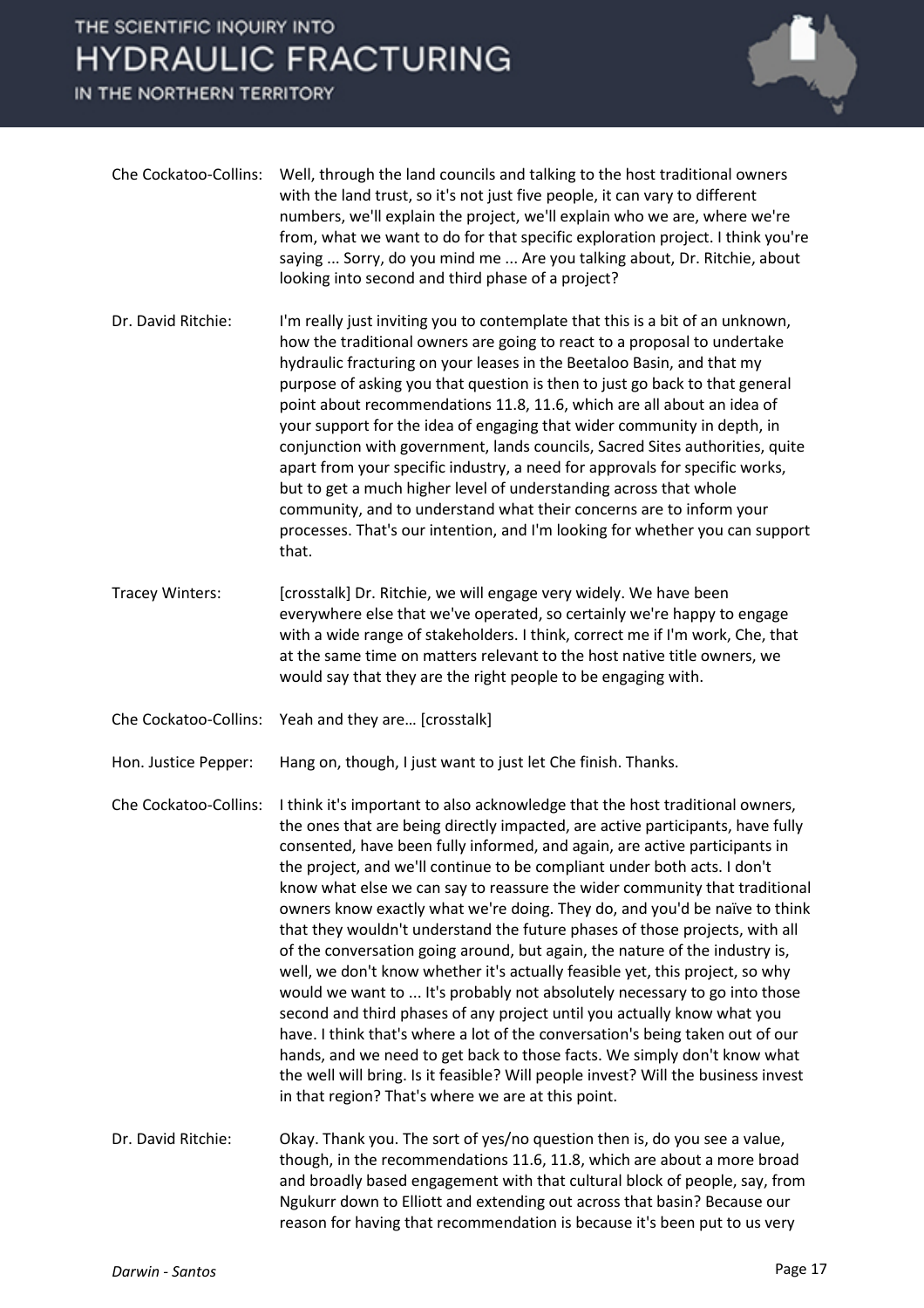

strongly that all those groups are really part of a cultural block, they're linked by their Gujingga songlines, and that they believe that as a group, they should be engaged. Now, that's quite different from the approvals you need to do legally to create.. for agreements with traditional owners. Absolutely you deal with the traditional owners, you deal through the lands councils, who are their representatives, and we completely understand that's a process that you have to go to, like it's a business relationship that you're forming with them.

Our recommendation is about creating an environment in that whole region that is fully across what's going on, and that is able to feel that they have a stake in it, separate from the sorts of specific work that you have to do to engage with the actual legal owners of the areas you want to work on, and so really just looking for yes/no, I see, we see, as an industry we see value in that, or no we don't see value in that.

- Tracey Winters: Dr. Ritchie, at this stage, I think we can't give you a yes/no answer. In principle, we support the idea of comprehensive engagement, but just as by way of example, not if it disempowers the traditional owners of the land. In principle, yes, but over time I guess we need to see how this is implemented and those kinds of caveats would apply.
- Dr. David Ritchie: Thank you. Thank you.

Dr. Alan Andersen: Just quickly, I'd like to go back to the issue of prescriptive versus objectivebased regulation. It's an issue that's raised in your written submission for biodiversity, weed and fire management, and just would like to make the comment, it would be very useful if you could provide some specific information about specific concerns and reasons why so that we could take them on board.

Tracey Winters: Dr. Andersen, I'm not sure that we're in a position to do that against every recommendation. I'll just give an example, though. As we've said before, there are only three wells have ever been drilled in this shale play, so like you, we don't have a lot of information about it yet, and I think that certainly, all of the very detailed objectives regarding well integrity, weed management, fire, setbacks, well spacings, all those sorts of things, the objectives around all of those issues need to be clearly spelled out, as they have been by the panel, but the reality is that having only drilled three wells, not having had the detailed engagement with landholders, with traditional owners, with the community, that we think it's probably a bit too early to be too prescriptive, because whilst the community or landholders might feel that way now, as we work together over time, collect more data, as trust builds, and we hope that we can rebuild trust, then I think that's the time to introduce prescription if that's what people still want, but I think to try to work out exactly what the prescriptive requirements would be now, in the absence of the strategic assessment, in the absence of having assessed the resource more and worked out how we would develop it if we would, I think it's very difficult for us to come back with specifics on prescription.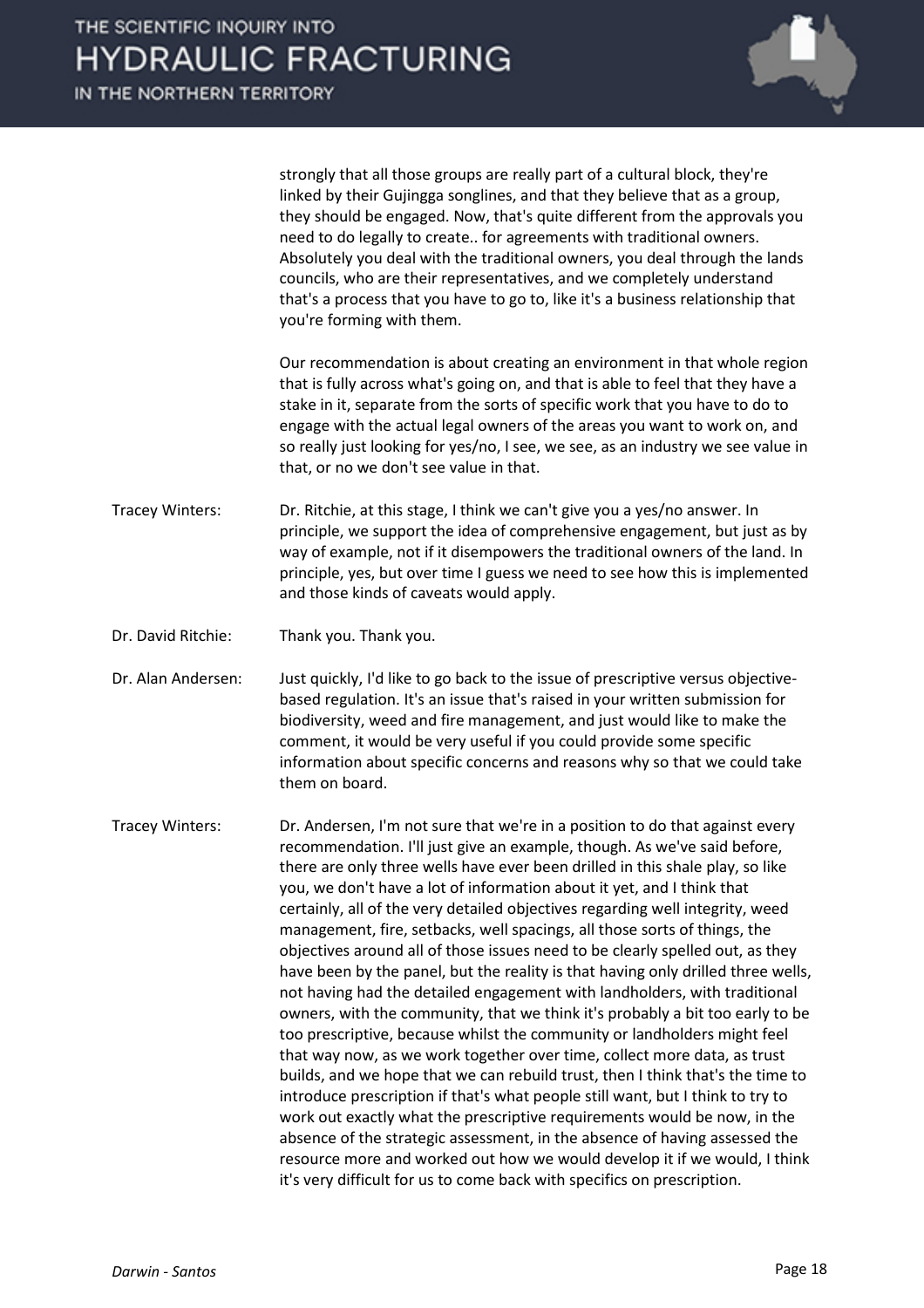IN THE NORTHERN TERRITORY



| Dr. Alan Andersen: | Yeah, thanks for that. I wasn't expecting that information now. It was more     |
|--------------------|---------------------------------------------------------------------------------|
|                    | on notice, but still, if there's something in particular that is concerning, it |
|                    | would be useful for us to                                                       |

Geoff Atherton: The weed management is interesting, though, because kind of there are some specifics that a weed control person, officer, whatever it was, if we look at it and if we were to define what we wanted, we would probably say we need to have something that prevents weed contamination as an objective. Exactly as Tracey says, so far what that looks like, I don't think we know at this point in time. It may be something monitoring, it may be a policeman monitoring, or it may be processes, or it may be other checks and measures, and as time goes on, it might not be as big an issue, because we just don't know at this point in time. I think that to set the objective of not transferring weeds, or seeds or whatever it is from area A to area B is a reasonable objective, but to define what that looks like at this point feels really difficult.

> It's similar with the well pad spacing, which is, we kind of look at the well spacing and say, we've got surface and subsurface hazards. We don't know what they are at the moment, so we don't know where the creeks are, where there's any hills, where there's any sacred sites. We don't really know the shallow faulting because we haven't done that much work, but to stipulate a spacing at this point in time, as opposed to something that gives more flexibility to move sites closer together or further apart to work around various hazards, would probably, from our side, be a much better way of articulating the same objective, because I'm sure that ... Because we're not on a flat plane, we're not in the middle of the desert in a flat plane, I know we will not be having two kilometre well spacing, because there are definitely obstructions, surface and subsurface, that prevent us from doing that.

- Dr. Alan Andersen: Yeah, so thanks for that, but I think you'd appreciate that some degree of prescription is appropriate, given public concerns, and that the public would not accept a proposition that you can basically trust us we'll do it.
- Geoff Atherton: Oh, definitely. Yeah, but possibly to label it up as a whatever percentage disturbance or something like that, that gives flexibility to move things around, may be the more reasonable position.
- Hon. Justice Pepper: This is where it's in your interest to give us the detail.

Geoff Atherton: Yeah.

Hon. Justice Pepper: Yes, Dr. Beck.

Dr. Vaughan Beck: Yes. My question will start from the specific and then go to the more general, but it does build upon some of the comments that have been made previously, and in respect of the issue of monitoring, it's noted that there's a concern about the prescription approach, and the request that the panel consider a risk and objective-based approach, but no details were provided. We started to tease a little bit out during the questions, but not a lot was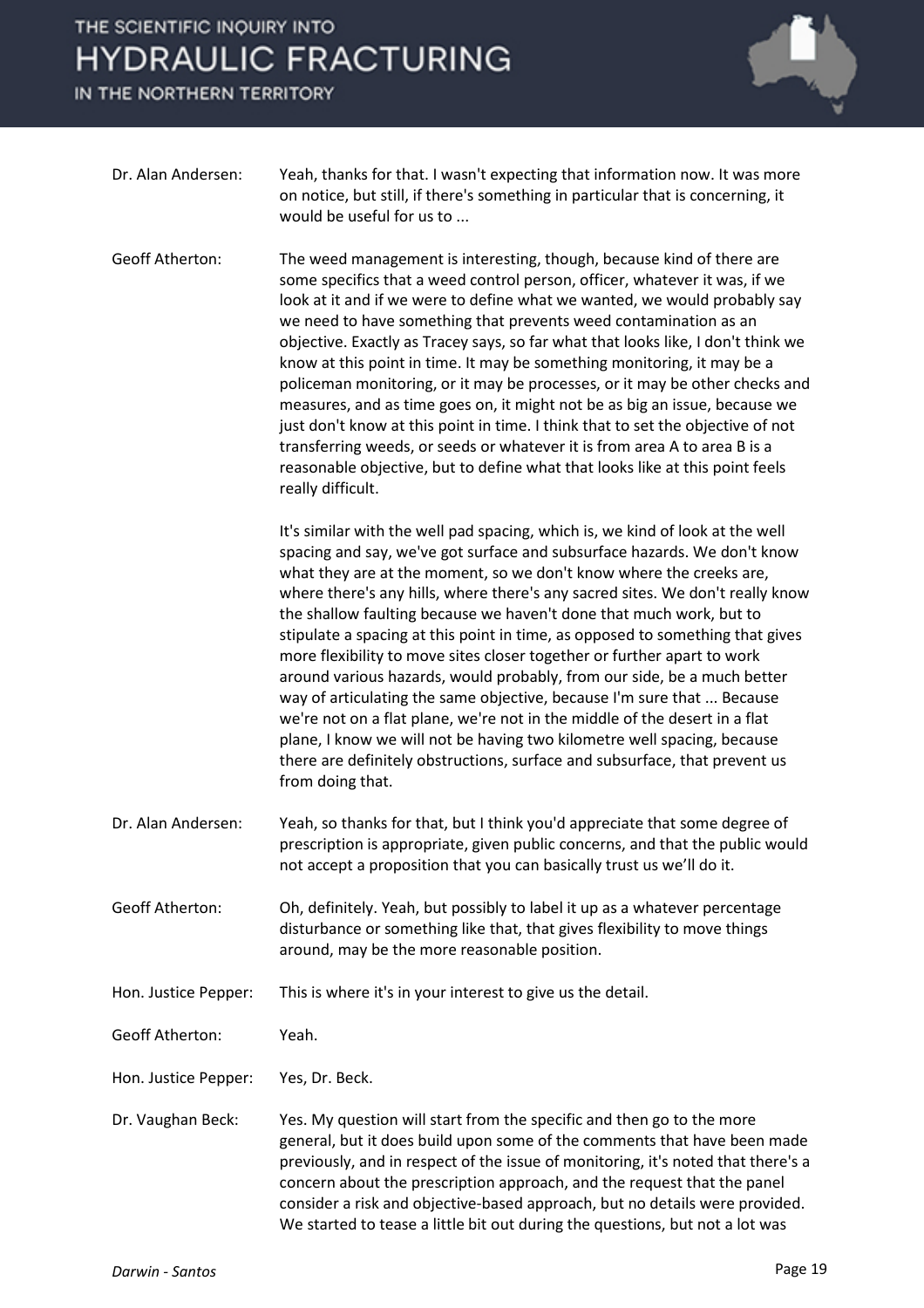

forthcoming. There I go to, I think it's in the introductory section, where Santos notes that the panel's recommendations, when implemented, could potentially allow for economic development, but goes on to note that ongoing consultation by governing regulators with stakeholders, including industry, and a focus on risk-based and objective-based regulation will be essential to facilitate outcomes.

One interpretation that could be made from that statement, and from looking at the rest of the submission, is that Santos are going to defer the provision of any details to the stage when government may be looking to modify regulations, and the provision of specificity may be not in great detail, but even in some broad outlines, which could say, "Here is some of the issues that I think you might consider in terms of prescription," are going to be deferred until post this panel's deliberations, and you will engage only on those matters with industry, with government and the regulators.

Tracey Winters: Dr. Beck, I think our understanding is that the panel is recommending the establishment of a regulatory regime for production, and so we genuinely think that that detail will come out as data is collected during the course of the regulatory regime development, so there will be a strategic, environmental and baseline assessment, and assuming that small scale exploration and appraisal is allowed to continue, there will be more information collected during that process. That is exactly what we've been talking about, and that is how we think the regulatory regime will need to be developed. As we all learn more, as we consult more with the community on the detail and what we learn from the exploration appraisal activity and the strategic, environmental and baseline assessments, that that will allow everybody to have a more detailed conversation.

- Dr. Vaughan Beck: Accepting that as you go through exploration, there will be more information, nevertheless, Santos, as you outlined again, have been involved in oil and gas exploration and extensive shale gas operations in Australia for many years, and you have extensive experience in terms of shale operations. I would have thought that there would have been some principles that you may have cared to have outlined to the panel, which would have articulated a little bit more detail on some of the areas where you could have thought that some of the objective-based regulations could have been implemented.
- Tracey Winters: Dr. Beck, I'm happy to take that on notice and come back to you. We're operating very successfully under the Queensland regulatory regime and the conditions of our commonwealth approvals, and I understand that you would have access to all of those approvals, which are in the public domain, and the reports, which are up on the environment department's websites, both in Queensland and at the commonwealth level, so I guess the specifics, we think, are in those approvals and that regulatory regime, if you like, but we can say that we've worked very successfully under that regulatory regime in Queensland and at the commonwealth level, and also in South Australia, and Western Australia, and offshore. I think many of the specifics are in those regulatory regimes already.